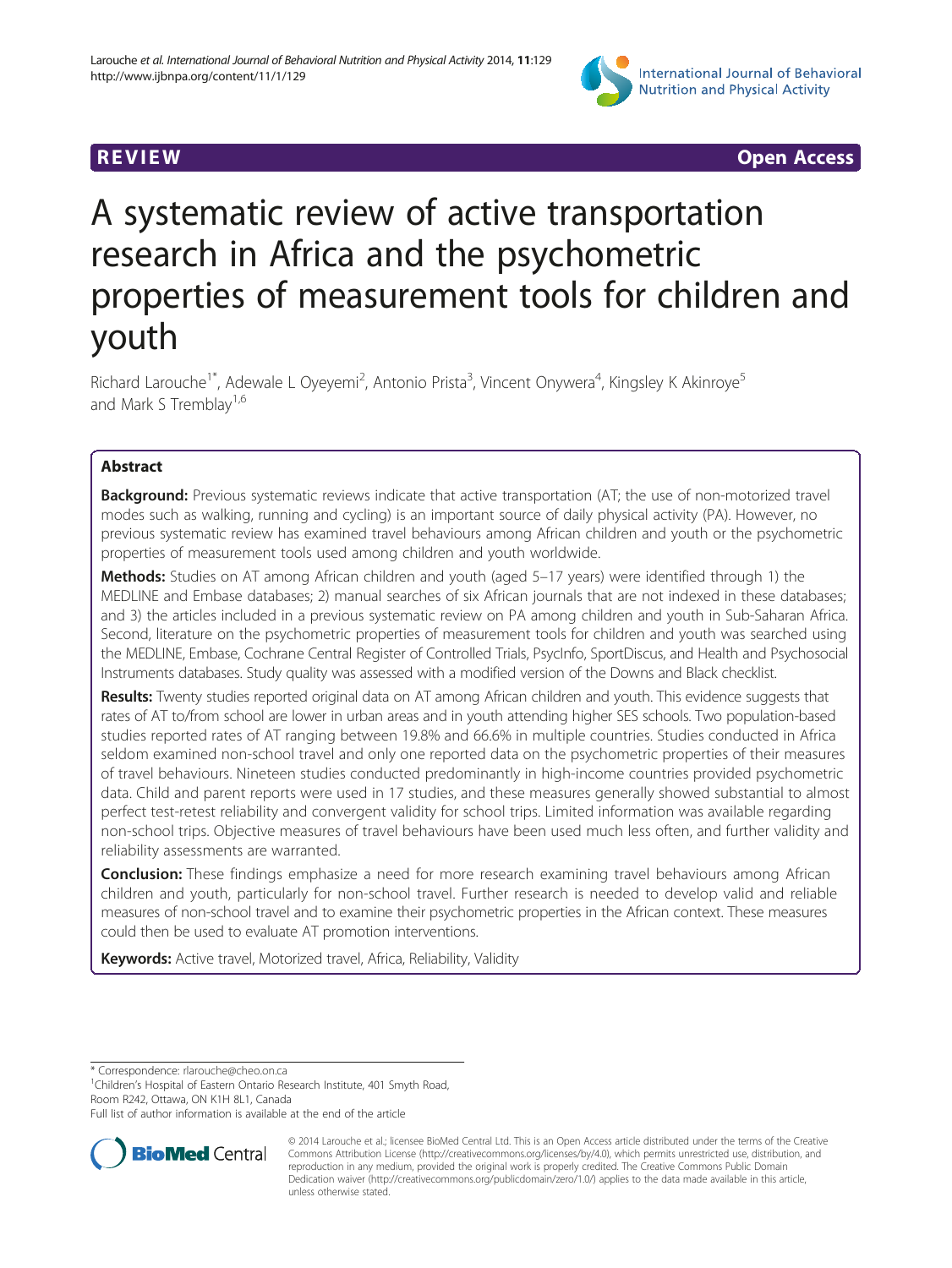# Introduction

There is ample evidence showing that the majority of children and youth are insufficiently active in order to obtain health benefits [[1-4](#page-16-0)]. Of particular importance, Hallal and colleagues [\[3\]](#page-16-0) reported that only 20% of 13–15 years olds from 105 different countries met the World Health Organization's physical activity (PA) guidelines, which recommend that children and youth accumulate at least 60 minutes of daily moderate-to-vigorous PA [[5\]](#page-16-0). Also, in a 34-country study that included 15 African countries, Guthold et al. reported that only 8% to 35% of African youth engaged in sufficient physical activity for 60 minutes a day on at least 5 days per week [\[6](#page-16-0)]. These large surveys emphasize that low PA levels are already occurring among youth in many African and low income countries (LIC). Because self-reported measures underestimate physical inactivity in the pediatric population [[7\]](#page-16-0), it is possible that the current physical inactivity pandemic in children and youth is worse than the proportion estimated in these surveys.

LIC are currently experiencing a PA transition characterized by shifts in habitual occupational PA from highenergy expenditure activities such as mining, play, hunting and gathering, forestry and farming to low-energy expenditure activities such as desk work and motorized travel [[8-10\]](#page-16-0). In the African context, the effects of this transition on children and youth's PA and health have been investigated by comparing urban areas with rural areas [\[9-11](#page-16-0)]. For example, there is some evidence showing that some Kenyan children living in urban areas are less fit, less active and less likely to use non-motorized travel modes such as walking and cycling (e.g. active transportation; AT) than their rural counterparts [[9-11](#page-16-0)]. Because previous studies have shown that travel behaviours tend to be habitual in nature [[12](#page-16-0),[13](#page-16-0)], the decision to replace AT by motorized travel may deprive children of an important source of daily PA [\[14\]](#page-16-0).

The PA transition may have major implications for public health and the economy in LIC. Insufficient PA is associated with the development of cardiovascular disease risk factors in children and youth [\[15,16](#page-16-0)] and is one of the greatest causes of morbidity and mortality from non-communicable diseases, such as cardiovascular disease, cancer, and diabetes, among adults [[17](#page-16-0)]. The increased prevalence of non-communicable diseases may represent an even greater challenge in LIC where the high prevalence of communicable diseases remains a major burden for healthcare systems and economic development [[18-20\]](#page-16-0). In addition to these diseases, the African region has the highest road traffic fatality rate in the world, and it is estimated that 38% of these deaths occur among pedestrians [[21,22\]](#page-16-0).

Although the promotion of AT might be a promising strategy to simultaneously increase PA and reduce motor vehicle use and associated greenhouse gases emissions [[21,23\]](#page-16-0), very few studies have examined travel patterns among African children and youth. Furthermore, there remain several important gaps in the broader international AT literature. First, most studies have focused only on school trips, thereby ignoring AT to/from other destinations (i.e. parks, friends' and relatives' home, sport fields, etc.) which may also contribute to increase PA [[24](#page-16-0)]. Second, literature reviews have noted substantial methodological heterogeneity in the measurement of school travel patterns [[14,25\]](#page-16-0). Third, the psychometric properties of travel behaviour measurement tools (i.e., reliability and validity) have not been reviewed systematically; thus providing little guidance for researchers to make informed methodological decisions.

Therefore, the present systematic review aimed to provide a comprehensive summary of the AT literature among African children and youth (aged 5–17 years) and to examine the psychometric properties of travel behaviour measurement tools that have been used worldwide.

### **Methods**

#### Search strategy

Two systematic search strategies were developed with the help of a professional librarian to identify potentially relevant articles published (or in press) prior to November 8, 2013. The first strategy aimed to capture African AT studies on children and youth (mean age between 5 and 17 years), and it included the articles identified through a previous systematic review on PA in sub-Saharan Africa [[26](#page-16-0)]. Specifically, the search strategy of Muthuri and colleagues [[26\]](#page-16-0) was updated and a similar search for North Africa was run in MEDLINE and Embase. Overall, this search yielded 922 potentially relevant articles of which 790 remained after removal of duplicates. In addition, the following six African based journals which are not indexed in the databases searched were examined online: South African Family Practice; Journal of Public Health in Africa; South African Journal of Child Health; South African Journal of Clinical Nutrition; African Journal of Food, Agriculture, Nutrition and Development; and South African Journal of Sports Medicine. Two potentially relevant articles were identified this way. Furthermore, six articles were added from the review by Muthuri et al. [\[26\]](#page-16-0), two were added from the authors' personal libraries, and fifteen were added based on reviewers' feedback. The second search strategy sought to identify studies reporting the psychometric properties of travel behaviour measurement tools among children and youth (hereafter referred to as "psychometric studies") using the MEDLINE, Embase, Cochrane Central Register of Controlled Trials, PsycInfo, SportDiscus and Health and Psychosocial Instrument (HAPI) databases. This search identified 909 potentially relevant articles of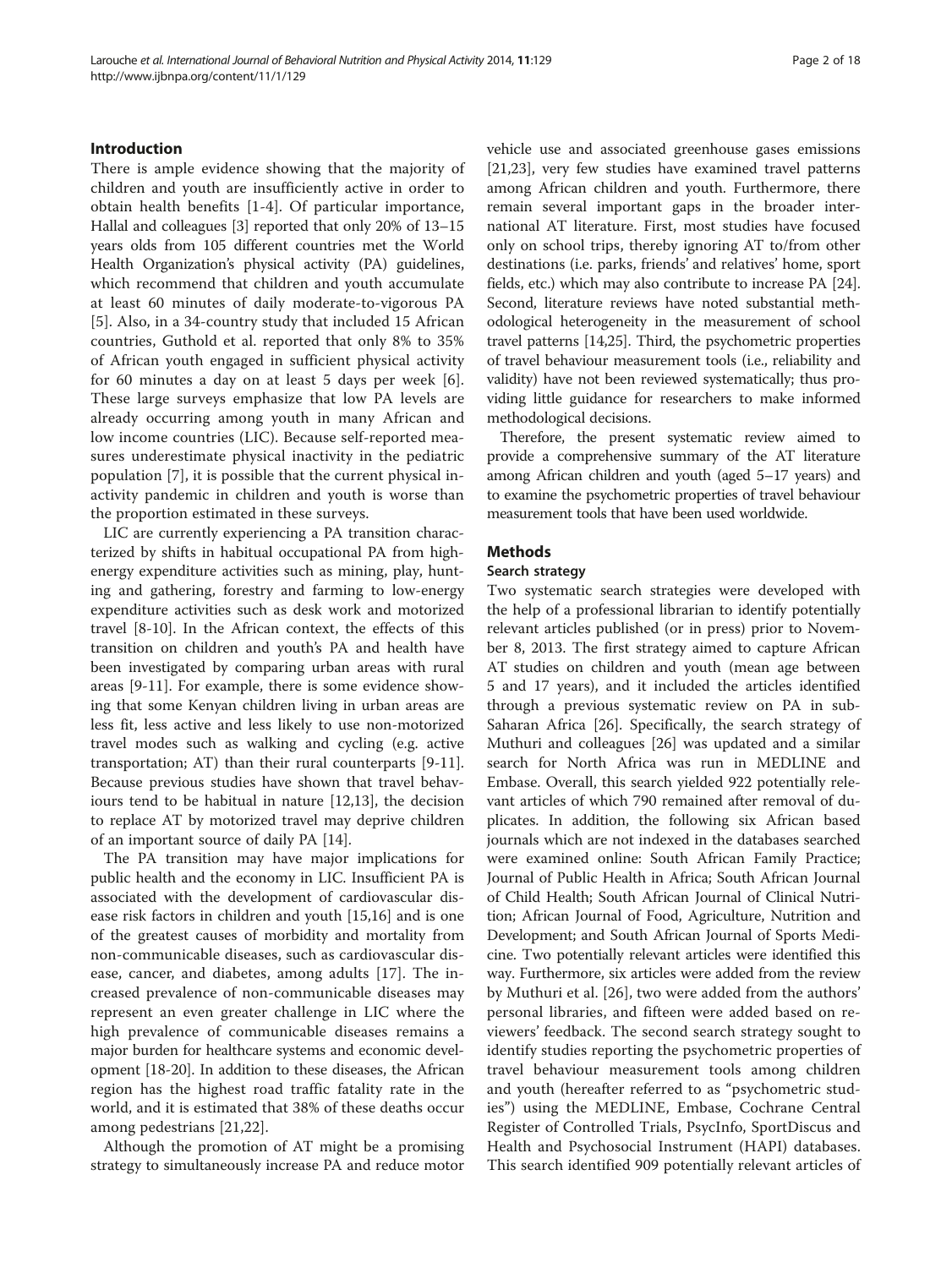which 671 remained after removal of duplicates. Two articles were added from the authors' personal libraries, and two were added based on reviewers' feedback. Figure 1 illustrates the flow of articles through the systematic review process.

The potentially relevant articles were imported into a Mendeley database (Elsevier, The Netherlands) and titles and abstracts were screened independently by two reviewers (RL and ALO). Full text copies of all articles that passed the initial screening were examined by two reviewers (RL and ALO) for inclusion criteria. Any disagreement was resolved with the help of a third reviewer (MST). Exceptionally, articles in Spanish  $(n = 1)$  and Portuguese  $(n = 1)$  were assessed by AP, and a French speaking researcher acted as second reviewer for French articles  $(n = 1)$ . Consensus was reached for the inclusion of all included articles. The review methodology was prospectively registered in PROSPERO (Registration number: CRD42011001456).

# Inclusion and exclusion criteria

To be included in the review, African studies had to report either descriptive statistics on travel patterns among children and youth or data on the psychometric properties of travel behaviour measurement tools (i.e., reliability and validity). Non-African studies were eligible only if they reported psychometric data. The mean age of participants had to be between 5 and 17 years for studies to be included. Articles published in English, French, Portuguese, Spanish and Kiswahili were considered eligible. Only original articles were considered eligible; hence reviews, conference abstracts, commentaries and editorials were deemed ineligible.

# Data extraction

Standardized data extraction tables were created using Microsoft Excel. Information related to the study design (year, country, number of participants, age, gender, and methodology), participants' travel patterns and the reliability and validity of the measures was extracted. For quality control purposes, data extraction was performed by two reviewers (RL and ALO) for a subsample of five articles. The percentage of agreement was 92.7% and any discrepancy was resolved by consensus. The remainder of data extraction was performed by RL, except for one article in Spanish which was assessed by AP. Reviewers were not blinded to the authors or journals when extracting data.

# Quality of evidence

The quality of the included studies was systematically evaluated using a modified version of the Downs and Black checklist [\[30\]](#page-16-0), as shown in Table [1](#page-3-0). In the absence of clear methodological guidance for the assessment of study quality in the context of cross-sectional studies, the Downs and Black checklist was chosen due to its suitability for the assessment of original research articles,

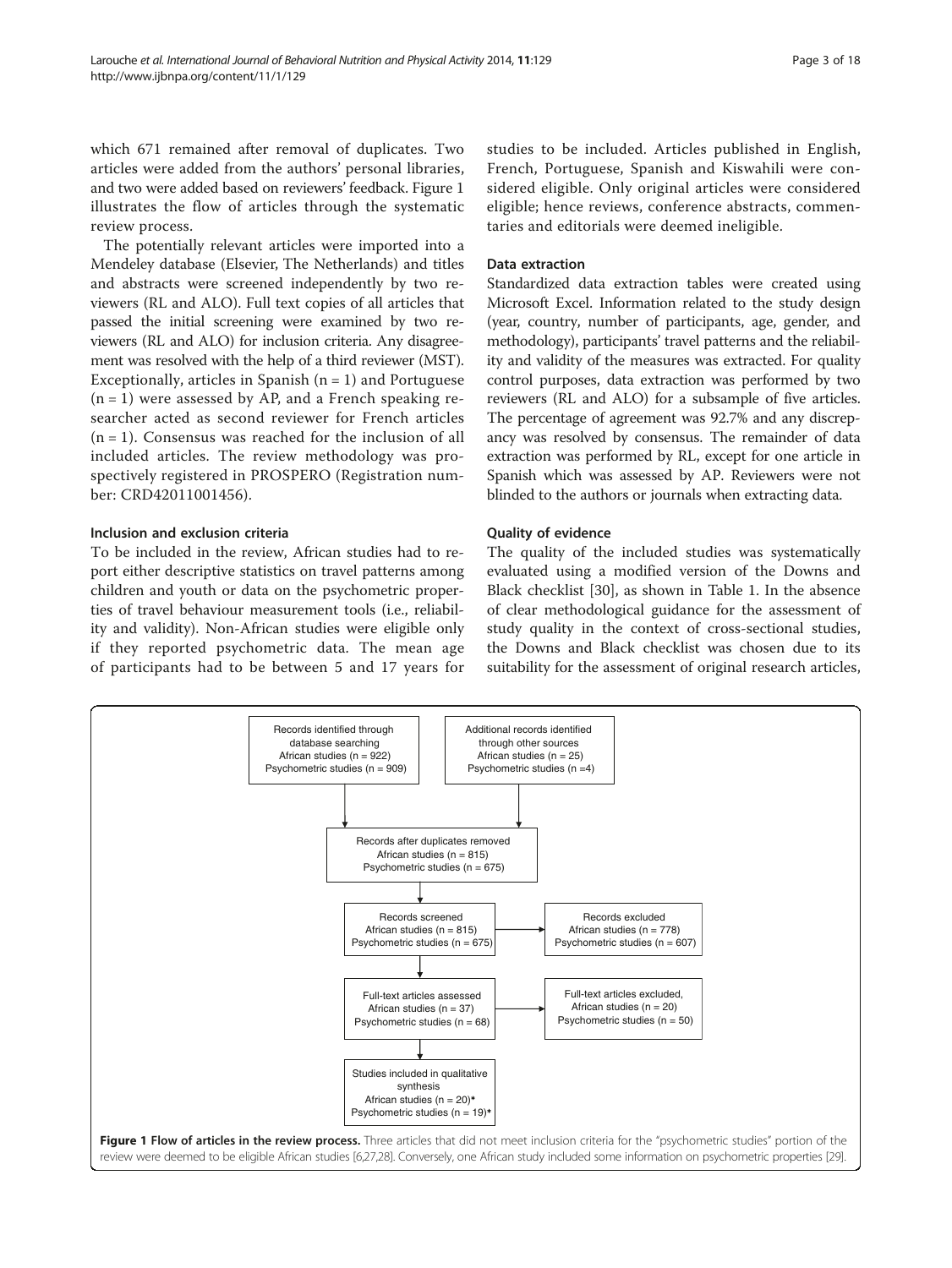| Ouestion in the modified checklist                | Question in the original checklist [reference 30] | Rating                          |
|---------------------------------------------------|---------------------------------------------------|---------------------------------|
| Reporting                                         |                                                   |                                 |
| Q1. Objective Clearly Stated                      | Ouestion 1                                        | $(Yes = 1/No = 0)$              |
| Q2. Main Outcomes Clearly Described               | Ouestion 2                                        | $(Yes = 1/No = 0)$              |
| Q3. Patient Characteristics Clearly Defined       | Ouestion 3                                        | $(Yes = 1/No = 0)$              |
| Q4. Main Findings Clearly Defined                 | Question 6                                        | $(Yes = 1/No = 0)$              |
| Q5. Random Variability in Estimates Provided      | Ouestion 7                                        | $(Yes = 1/No = 0)$              |
| Q6. Actual Probability Values Reported            | Ouestion 10                                       | $(Yes = 1/No = 0)*+$            |
| <b>External Validity</b>                          |                                                   |                                 |
| Q7. Sample Targeted Representative of Population  | Ouestion 11                                       | $(Yes = 1/No = 0)$              |
| Q8. Sample Recruited Representative of Population | Question 12                                       | $(Yes = 1/No = 0)$              |
| <b>Internal Validity/Bias</b>                     |                                                   |                                 |
| Q9. Statistical Tests Used Appropriately          | Ouestion 18                                       | $(Yes = 1/No = 0)$ <sup>+</sup> |
| Q10. Primary Outcomes Valid/Reliable              | Question 20                                       | $(Yes = 1/No = 0)$              |

#### <span id="page-3-0"></span>Table 1 Modified Downs and Black checklist

\*This item was considered non-applicable for studies whose objectives were strictly descriptive. In addition, when actual p values were not reported for the outcome of interest, the score of 0 was given even though some actual p values were reported for other outcomes. †denotes that these questions were considered non-applicable for studies where no statistical tests were reported [[33-36\]](#page-16-0).

and to the authors' experience using this tool in other systematic reviews of observational studies [\[26,31,32](#page-16-0)]. Given that all included studies used cross-sectional designs, items that applied only to intervention studies (i.e. randomization process, losses to follow-up, etc.) were not retained. The modified scale included ten items pertaining to the quality of reporting (6 items), external validity (2 items) and internal validity/risk of bias (2 items). Each item was scored as "yes" (1) or "no"/"unable to determine" (0), and the sum of item scores was calculated. As shown in Table 1, three questions were considered non-applicable to qualitative studies in which no statistical tests were performed  $(n = 4)$ . Hence, a 7-point quality score was used for these studies. The quality assessment was pilot tested independently by two reviewers (RL and ALO) for five studies. The initial percentage of agreement was 88.0%, and any disagreement was resolved by consensus, following which further refinement of the interpretation of the quality items were decided by the two reviewers. The remaining articles were assessed by RL.

# Results

#### African studies on children's travel patterns

Titles and abstracts of 815 articles were examined of which 778 were excluded. Full text copies of the remaining 37 articles were screened in detail for inclusion criteria. Twenty articles were rejected at this stage of the review process. Of these, 17 did not include relevant data on AT, one was an earlier version of an article that is included in the present review, one was a literature review, and one was a conference abstract. Three articles from the psychometric properties search provided data on African children's travel patterns, and were

accepted for this component of the review. Thus, a total of 20 papers describing the findings of 15 different studies met inclusion criteria, and their main findings are summarized in Table [2.](#page-4-0) These studies were conducted in the following countries: Algeria [\[37\]](#page-16-0), Kenya [\[9,10,38-42](#page-16-0)], Nigeria [\[29](#page-16-0)], Seychelles [[27\]](#page-16-0), South Africa [[43,](#page-16-0)[44\]](#page-17-0), and Tanzania [[45](#page-17-0)]. Two articles presented different results from the same Kenyan study [\[39,42](#page-16-0)]. Additionally, Guthold et al. [\[6](#page-16-0)] reported data from the Global School-based Student Health Survey for 15 African countries. Peltzer [[28\]](#page-16-0) reported more detailed analyses from this survey for four countries: Kenya, Namibia, Uganda, and Zimbabwe. Finally, 5 papers reported data from a mixed-methods research project conducted in deprived areas of Ghana, Malawi and South Africa (e.g., the Child Mobility Project) [[33-36,](#page-16-0)[46\]](#page-17-0). Four of these focused predominantly on qualitative data [[33-36](#page-16-0)]. Sample size varied from 17 [\[33](#page-16-0)] to 72,845 [[6\]](#page-16-0) for a total number of 87,987 participants.

For quantitative studies ( $n = 16$ ), quality score ranged from 4 to 8 with a mean of 6.1 out of 10 (Table [3\)](#page-7-0), indicating modest quality. The four qualitative studies received an average score of 3.3 out of 7.0. However, only one of the 20 studies reported any data on the reliability and validity of their travel behaviour measurement tools. Specifically, Oyeyemi et al. [[29](#page-16-0)] used AT questions that exhibited moderate test-retest reliability (ICC =0.45) in a subsample of Nigerian adolescents (Adewale Oyeyemi, personal communication). Oyeyemi et al. [[29\]](#page-16-0) also examined adolescents' environmental perceptions using an adapted version of the Physical Activity Neighborhood Environment Scale that has shown good reliability and construct validity in a Nigerian sample [\[47](#page-17-0)]. In addition, only three included papers were based on representative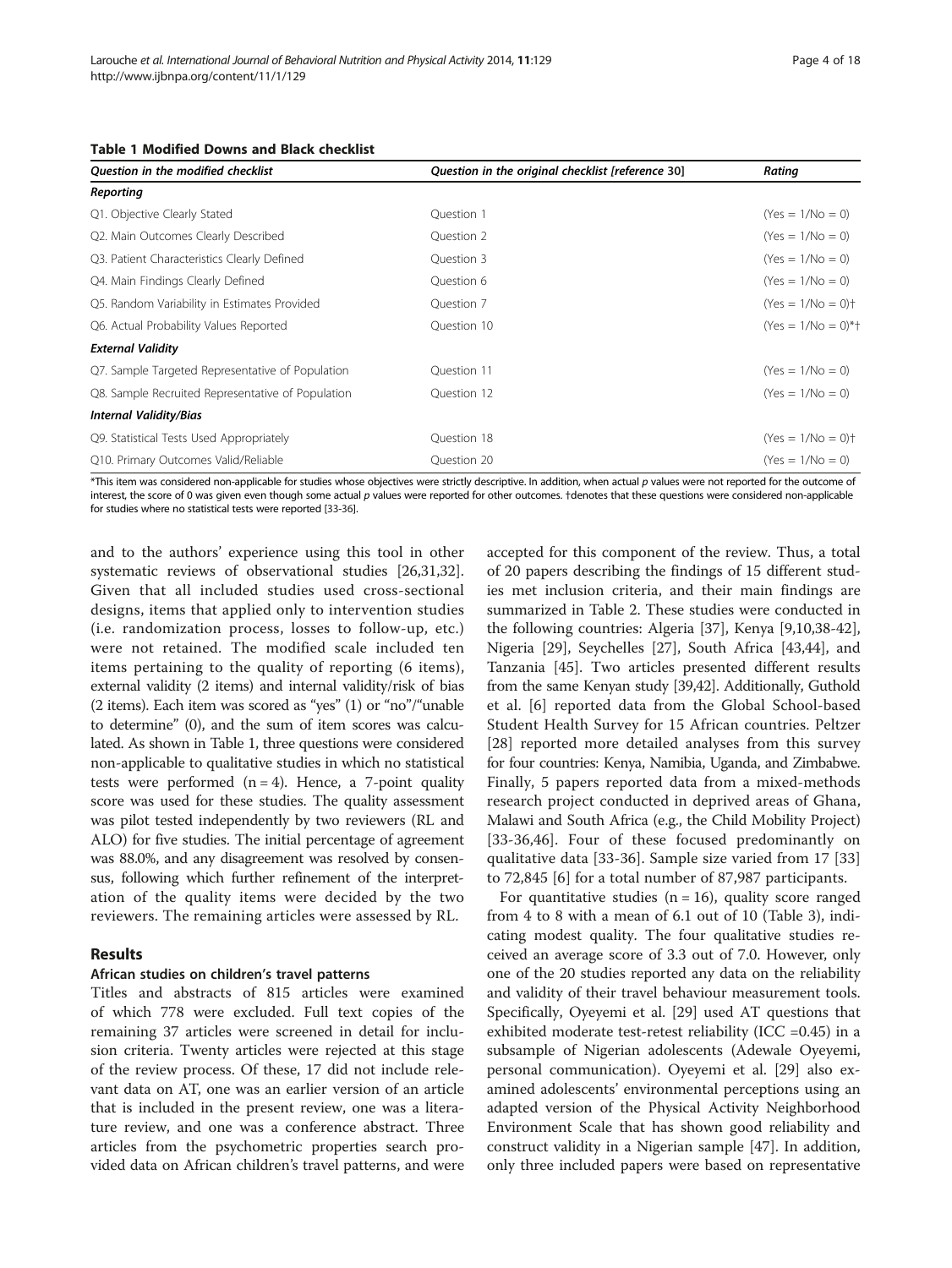| Lead<br>author      | Countries*                                                                                                                                                                    | Sample size              | Age or grade                    | Type of measure | <b>Destinations</b>                         | Main findings with respect to AT                                                                                                                                                                                                                                                                                                                                                                                                                                                                                                                                                                                                                                                                 |
|---------------------|-------------------------------------------------------------------------------------------------------------------------------------------------------------------------------|--------------------------|---------------------------------|-----------------|---------------------------------------------|--------------------------------------------------------------------------------------------------------------------------------------------------------------------------------------------------------------------------------------------------------------------------------------------------------------------------------------------------------------------------------------------------------------------------------------------------------------------------------------------------------------------------------------------------------------------------------------------------------------------------------------------------------------------------------------------------|
| [reference]         |                                                                                                                                                                               |                          |                                 |                 |                                             |                                                                                                                                                                                                                                                                                                                                                                                                                                                                                                                                                                                                                                                                                                  |
| Aandstad<br>$[45]$  | Tanzania                                                                                                                                                                      | 156 (87B, 69G)           | 9-10 years                      | Child report    | To school                                   | 90% of boys and 88% of girls walked to school.<br>School travel time was not associated with VO <sub>2</sub> max<br>as measured by a cycle ergometer test.                                                                                                                                                                                                                                                                                                                                                                                                                                                                                                                                       |
| Bovet [27]          | Seychelles                                                                                                                                                                    | 8,462 (4,239B, 4,223G)   | Grades 4, 7 and 10 Child report |                 | To/from school                              | In this nationally-representative sample, daily walking<br>time was longer in children attending public schools<br>compared to private schools. Walking to/from school<br>was not associated with weight status.                                                                                                                                                                                                                                                                                                                                                                                                                                                                                 |
| Croteau [38] Kenya  |                                                                                                                                                                               | 72 (29B, 43G)            | $9.8 \pm 1.1$ years             | Child report    | To school                                   | 65% of participants walked, 17% ran and 18% used<br>IT to school. AT was associated with higher steps<br>per day $(14,924 \pm 4,157 \text{ vs. } 12,335 \pm 2,141).$                                                                                                                                                                                                                                                                                                                                                                                                                                                                                                                             |
| Gibson [39]         | Kenya                                                                                                                                                                         | 30 (15B, 15G)            | $14 \pm 1$ years                | <b>GPS</b>      | To/from school                              | All participants used AT (mean distance of $7.5 \pm$<br>3.0 km/day). Boys traveled greater distances than girls<br>$(8.9 \pm 2.6 \text{ vs. } 6.2 \pm 2.6 \text{ km/day})$ . AT was not associated<br>with VO <sub>2</sub> max as measured by indirect calorimerty.                                                                                                                                                                                                                                                                                                                                                                                                                              |
| Guthold [6]         | 34 countries including<br>Botswana, Djibouti, Egypt,<br>Ghana, Kenya, Libya, Mauritus,<br>Morocco, Namibia, Senegal,<br>Seychelles, Tanzania, Uganda,<br>Zambia, and Zimbabwe | 72,485 (34,674B 37,811G) | 13-15 years                     | Child report    | To/from school                              | Proportion of boys and girls respectively engaging<br>in AT $\geq$ once per week: Botswana (53.9%; 45.1%),<br>Djibouti (61.9%; 58.3%), Egypt (55.3%, 63.1%), Ghana<br>(66.6%, 59.8%), Kenya (54.4%, 52.9%), Libya (62.3%,<br>61.1%), Mauritus (46.8%, 36.2%), Morocco (56.1%,<br>49.9%), Namibia (54.2%, 50.7%), Senegal (61.4%,<br>58.2%), Seychelles (54.8%, 49.0%), Tanzania (39.4%,<br>33.6%), Uganda (52.5%, 48.3%), Zambia (60.3%,<br>62.8%), Zimbabwe (63.8%, 54.6%)                                                                                                                                                                                                                      |
| Hampshire<br>$[46]$ | South Africa                                                                                                                                                                  | 959                      | 9-17 years                      | Child report    | To/from school<br>and other<br>destinations | 86.6% of children walked to/from school. Of these,<br>31.9% reported journeys lasting $> 45$ min., and 8.3%<br>had journeys > 90 min. Journeys were longer in<br>remote rural areas. Girls were more likely than boys<br>to travel for gathering firewood and cleaning<br>clothes; boys played out more and went to family<br>fields. Children living in rural areas travelled to<br>gather water and firewood, wash clothes and work<br>in fields more than their urban counterparts. 53.9%<br>of participants feared dangers travelling to/from<br>school including violence, rape and harassment<br>(especially girls), dangerous vehicles and animals,<br>rivers to cross and rough terrain. |
| Larsen [40]         | Kenya                                                                                                                                                                         | 30 B                     | $16.6 \pm 0.8$ years            | Child report    | To/from school                              | Village boys ran greater distances between home<br>and school than town boys (0.9 vs. 0.3 km/day), but<br>no differences were found for walking.                                                                                                                                                                                                                                                                                                                                                                                                                                                                                                                                                 |
|                     | Lennox [43] South Africa                                                                                                                                                      | 318 (137 B, 181 G)       | Grade 8                         | Child report    | To school                                   | In a low SES school, 96.4% of youth walked to<br>school, of whom 63.9% reported distances >3 km. In<br>an higher SES school, 92.4% walked to school, of<br>whom 98.5% reported distances <2 km. Higher<br>reported distance between home and school was<br>associated with greater PA (particularly in boys).                                                                                                                                                                                                                                                                                                                                                                                    |

# <span id="page-4-0"></span>Table 2 African studies on active transportation in children and youth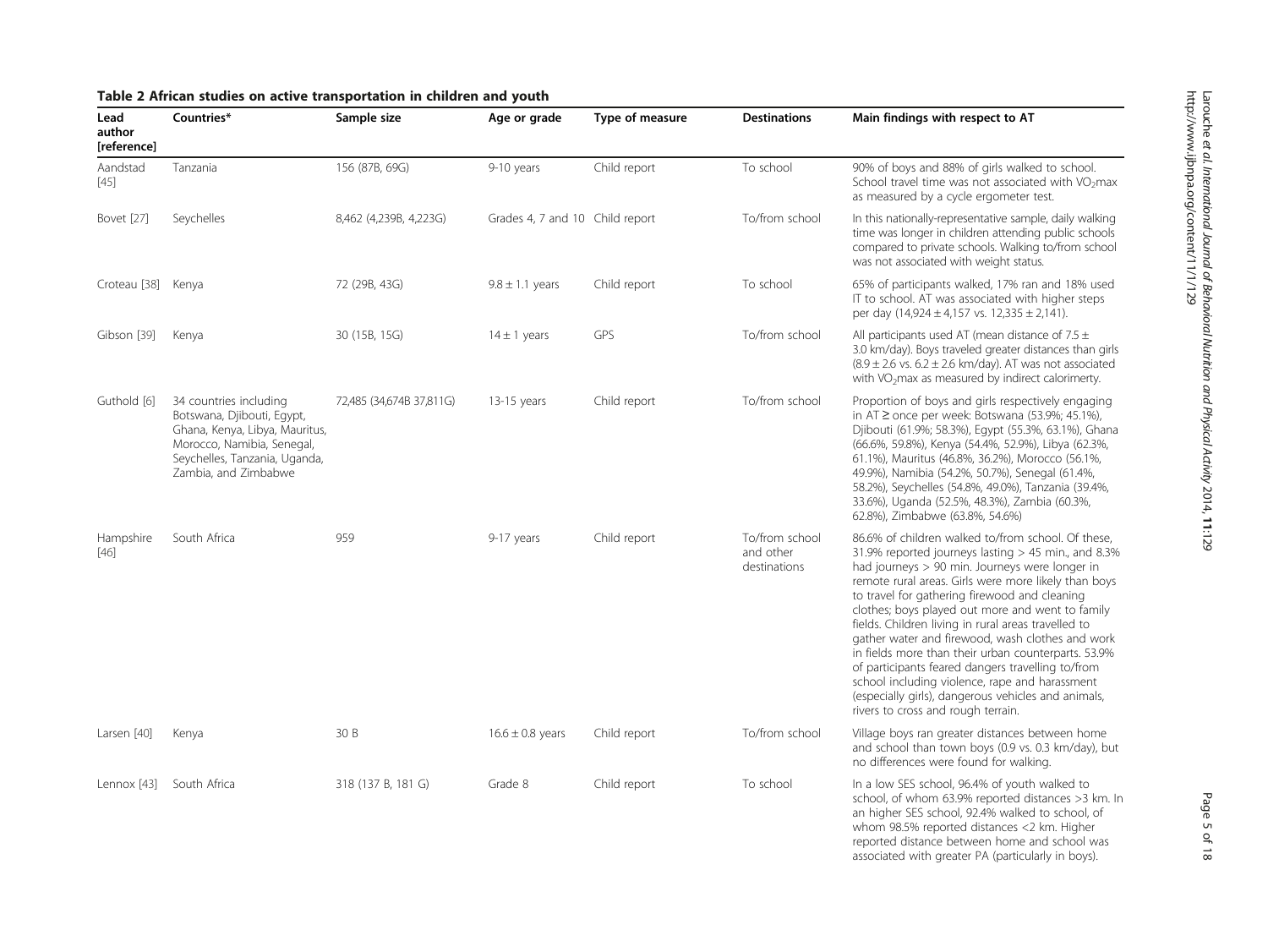| Muthuri [41] Kenya |                                     | 563 (262 B, 301 G)      | 9-11 years           | Child report            | To/from school | 45.7% of participants engaged in AT. They were less<br>likely to be overweight/obese (14.7 vs. 25.8%) and<br>more likely to meet PA guidelines compared to<br>those that used IT (22.4 vs. 5.5%). These associations<br>were NS in fully-adjusted models.                                                                                                                                                                  |
|--------------------|-------------------------------------|-------------------------|----------------------|-------------------------|----------------|----------------------------------------------------------------------------------------------------------------------------------------------------------------------------------------------------------------------------------------------------------------------------------------------------------------------------------------------------------------------------------------------------------------------------|
| Ojiambo [9]        | Kenya                               | 200 (98B, 102G)         | $13.0 \pm 1.0$ years | Child report            | To school      | All rural youth engaged in AT (40% walking, 60%<br>running), whereas 50% of urban youth where driven<br>by car, 41% walked and 9% ran. All urban youth had<br>school journey times <30 minutes while 52% of<br>rural youth had journeys ≥30 minutes.                                                                                                                                                                       |
| Ojiambo<br>$[42]$  | Kenya                               | 30 (15B, 15G)           | $14 \pm 1$ years     | GPS                     | To/from school | All participants used AT (mean distance of $7.5 \pm$<br>3.0 km/day). AT distance was not associated with<br>PA (as measured by doubly-labeled water) and BMI<br>z-score.                                                                                                                                                                                                                                                   |
| Onywera<br>$[10]$  | Kenya                               | 169 (85B, 84G)          | 9-12 years           | Parent report           | To/from school | 87% of rural children engaged in AT (58% walking<br>and 29% running) vs. 42% of urban children (41%<br>walking and 1% running). 99% of rural parents<br>engaged in AT as a child vs. 89% of urban parents.                                                                                                                                                                                                                 |
| Oyeyemi<br>$[29]$  | Nigeria                             | 1,006 (499 B, 507 G)    | $15.6 \pm 1.7$ years | Child report            | To school      | Participants reported engaging in AT 61.9 min/week<br>(boys: 72.5 min vs. girls: 51.4 min; $p = 0.002$ ).<br>Perceived access to destinations (e.g., schools, shops<br>to buy things, and bus stops) was associated with<br>greater engagement in AT in boys, but not in girls.<br>Other built environment constructs were not<br>associated with AT.                                                                      |
| Peltzer [28]       | Kenya, Namibia,<br>Uganda, Zimbabwe | 12,740 (6,039B, 6,701G) | 13-15 years          | Child report            | To/from school | Proportion of youth engaging in $AT \geq 5$ days/week<br>in Kenya, Namibia, Uganda, Zimbabwe were<br>respectively 24.9%, 19.8%, 27.9% and 31.1%.<br>Compared to Kenya, Namibian youth were less likely<br>to engage in AT (OR = 0.74), but Ugandan (OR =<br>1.16) and Zimbabwean ( $OR = 1.36$ ) youth were more<br>likely. Females were less likely than males, but effect<br>size was trivial (OR = 0.98; $R^2$ = 0.00). |
| Porter [33]        | Ghana, Malawi and<br>South Africa   | 17 (6B, 11G)            | $11-22$ years        | Ethnographic interviews | From school    | All children walked from home to school, covering a<br>distance of about 5 km. Girls tended to be more<br>afraid about encounters with strangers. They spent<br>more time doing household tasks before school,<br>which often led to late arrival, punishment, truancy                                                                                                                                                     |

# Table 2 African studies on active transportation in children and youth (Continued)

and school dropout. Younger children found the journey more physically difficult and dangerous.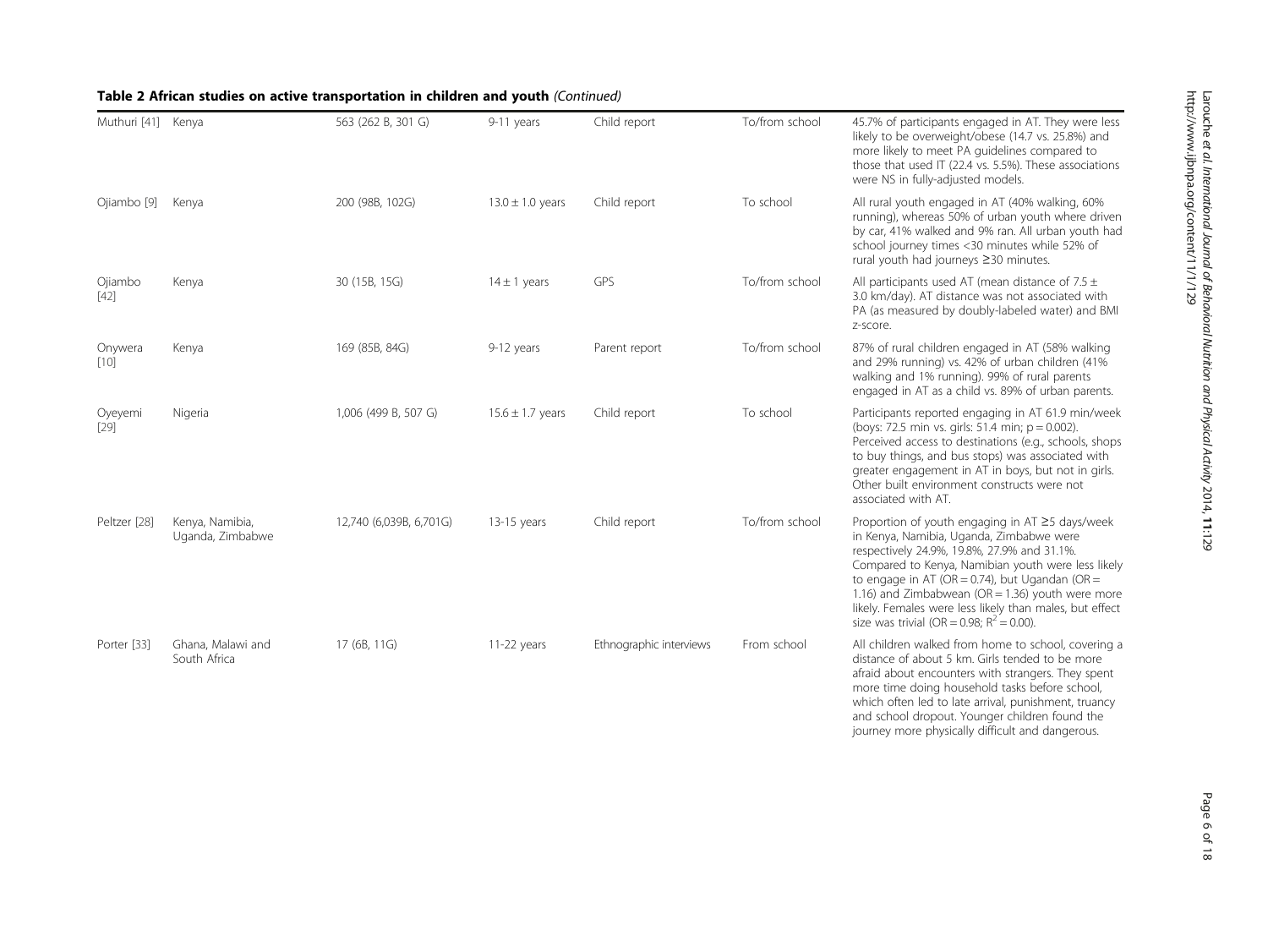| Porter [34] | Ghana, Malawi and                 | $2,967 + 50 - 80$ interviews              | 9-18 years          | Child report, interviews,                                                                                               | To/from school            | Proportion of boys and girls respectively walking to/                                                                                                                                                                                                                                                                                                                                                                                                                                                                            |
|-------------|-----------------------------------|-------------------------------------------|---------------------|-------------------------------------------------------------------------------------------------------------------------|---------------------------|----------------------------------------------------------------------------------------------------------------------------------------------------------------------------------------------------------------------------------------------------------------------------------------------------------------------------------------------------------------------------------------------------------------------------------------------------------------------------------------------------------------------------------|
|             | South Africa                      | per site ( $n = 24$ ; 8 per<br>country)   |                     | life histories, focus groups,<br>ethnographic diaries,<br>accompanied walks                                             | and other<br>destinations | from school: Ghana (97.4%, 98.6%), Malawi (99.1%,<br>99.3%), South Africa (86.4%, 86.3%). Proportion of<br>boys and girls respectively carrying water: Ghana<br>(82%, 71%), Malawi (23%, 55%), South Africa (26%,<br>38%). While children were rarely accompanied by<br>adults, they typically traveled in same-gender<br>groups. Girls' mobility beyond trips to/from school<br>and household chores was restricted by their parents,<br>especially after they reached puberty; boys were<br>granted more independent mobility. |
| Porter [35] | Ghana, Malawi and<br>South Africa | $2,967 +$ interviews<br>(N not specified) | 9-18 years          | Child report, interviews,<br>life histories, focus groups,<br>ethnographic diaries,<br>accompanied walks                | To/from school            | Same rates of walking to school as in Porter et al.<br>(2010b) [31]. Proportion of boys and girls living in<br>remote rural areas who respectively felt safe on their<br>trip to/from school: Ghana (44%, 31%), Malawi (45%,<br>42%), and South Africa (21%, 24%). Participants'<br>concerns about traffic, attacks from people, rape,<br>rough terrain and rivers to cross differed between<br>gender and countries.                                                                                                            |
| Porter [36] | Ghana                             | $1,005 + 150$ interviews                  | 9-18 years          | Child report, interviews, life To/from school<br>histories, focus groups,<br>ethnographic diaries,<br>accompanied walks |                           | 98.6% of girls and 97.4% of boys walked to/from<br>school, traveling distances up to 10 km. Teachers<br>reported that ~70% of children miss school in the<br>rains because they most cross an unbridged river.<br>Large proportions of boys and girls were afraid of<br>dangerous animals and attacks from people.<br>Household work burden (which often involve long<br>journeys on foot) often leads to late school arrival<br>and consequent punishment (including corporal<br>punishment), particularly for girls.           |
| Taleb [37]  | Algeria                           | 912 (462B, 450G)                          | $9.6 \pm 2.0$ years | Child report                                                                                                            | To/from school            | 93% of normal weight children and 90% of<br>overweight children walked to school (NS). Distance<br>and school travel time did not differ by weight<br>status.                                                                                                                                                                                                                                                                                                                                                                    |
| Walker [44] | South Africa                      | 240 (120B, 120G)                          | 10-12 years         | Child report                                                                                                            | To/from school            | All participants walked to/from school. Height and<br>weight did not differ between children living closer<br>or further from school. Boys who traveled longer<br>distances had higher HDL cholesterol (1.83 vs.<br>1.71 mmol/L), but no such association was observed<br>in girls. Distance was not associated with total<br>cholesterol and triglycerides.                                                                                                                                                                     |

Table 2 African studies on active transportation in children and youth (Continued)

Note: All included studies used cross-sectional designs. \*Only data from African countries are considered eligible for this section of the review, so non-African countries are not listed. B = boy; G = girl; AT = active transportation; IT = inactive transportation; GPS = global positioning system; NS = non-significant; PA = physical activity.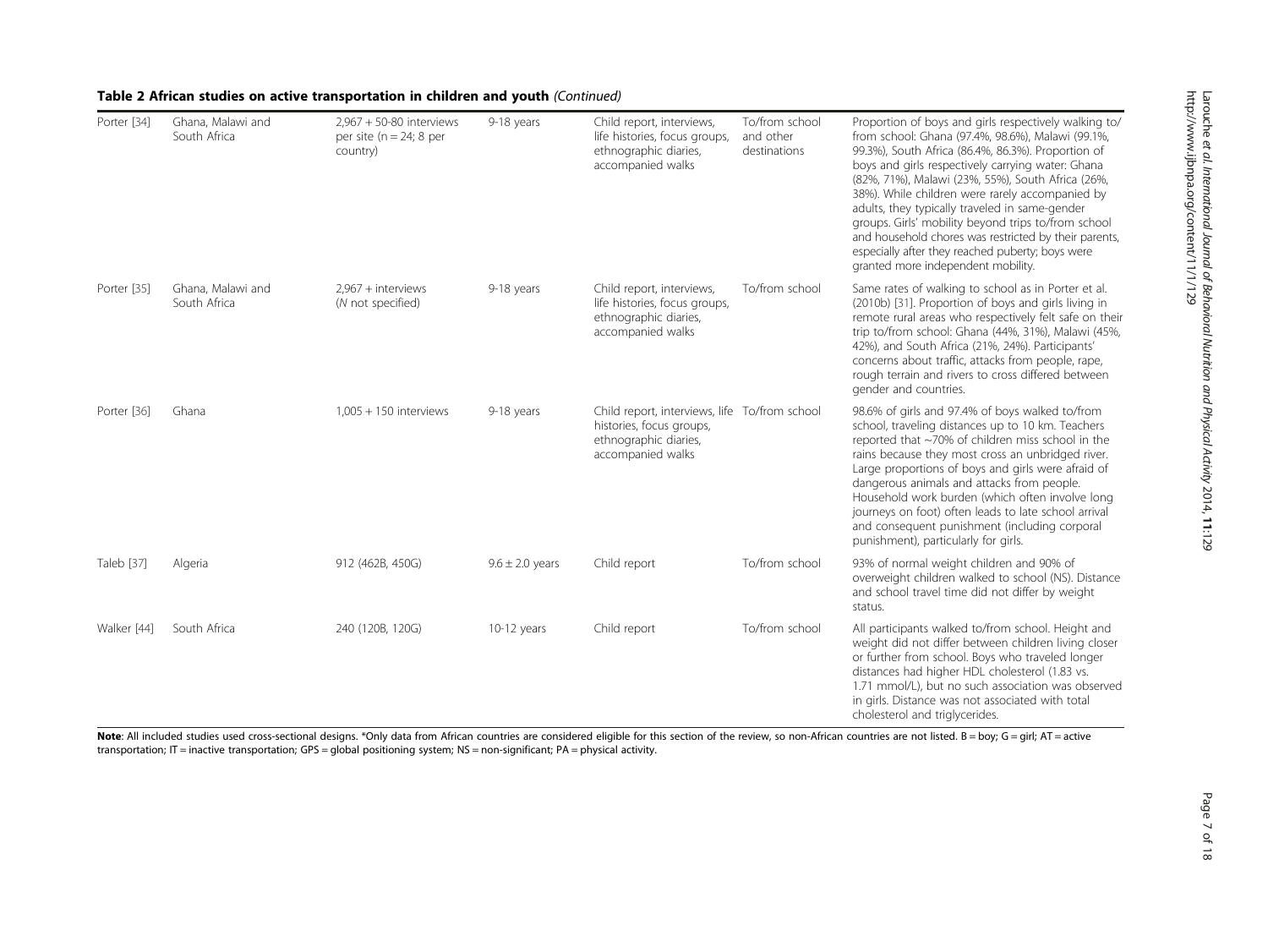# <span id="page-7-0"></span>Table 3 Study quality assessment

| Author (year)                             | Q1           | Q <sub>2</sub> | Q3                  | Q4             | Q5                  | Q6                       | Q7                  | Q8                  | Q9             | Q10                      | <b>Total score</b> |
|-------------------------------------------|--------------|----------------|---------------------|----------------|---------------------|--------------------------|---------------------|---------------------|----------------|--------------------------|--------------------|
| 1. a) Quantitative African studies (mean) | 1            | $\mathbf{1}$   | 0.75                | 0.81           | 0.94                | 0.40                     | 0.25                | 0.13                | 0.81           | 0                        | 6.06/10            |
| Aandstad [45]                             | $\mathbf{1}$ | $\mathbf{1}$   | 0                   | $\mathbf{1}$   | $\mathbf{1}$        | $\mathbf 0$              | 0                   | $\mathbf 0$         | 1              | $\mathbb O$              | 5/10               |
| Bovet [27]                                | $\mathbf{1}$ | $\mathbf{1}$   | 1                   | $\mathbf{1}$   | $\mathbf{1}$        | $\mathbf 0$              | $\mathbf{1}$        | 1                   | $\mathbf{1}$   | $\circ$                  | 8/10               |
| Croteau [38]                              | 1            | $\mathbf{1}$   | 1                   | $\mathbf{1}$   | 1                   | 1                        | 0                   | $\mathbf 0$         | $\circ$        | $\mathbf 0$              | 6/10               |
| Gibson [39]                               | 1            | $\mathbf{1}$   | 1                   | $\mathbf{1}$   | $\mathbf{1}$        | $\mathbf 0$              | 0                   | $\mathbf 0$         | $\mathbf{1}$   | $\mathbf 0$              | 6/10               |
| Guthold [6]                               | 1            | 1              | 1                   | $\mathbf{1}$   | $\mathbf{1}$        | N/A                      | $\mathbf{1}$        | 1                   | $\mathbf{1}$   | $\circ$                  | 8/9                |
| Hampshire [46]                            | 1            | $\mathbf{1}$   | 1                   | $\mathbf{1}$   | $\mathbf 0$         | $\mathbf 0$              | 0                   | $\mathbf 0$         | $\overline{1}$ | $\mathbf 0$              | 5/10               |
| Larsen [40]                               | 1            | $\mathbf{1}$   | 1                   | $\mathbf 0$    | 1                   | $\mathbf 0$              | 0                   | 0                   | $\overline{1}$ | $\mathbf 0$              | 5/10               |
| Lennox [43]                               | 1            | 1              | 1                   | $\mathbf 0$    | $\mathbf{1}$        | $\mathbf 0$              | 0                   | 0                   | $\circ$        | $\circ$                  | 4/10               |
| Muthuri [41]                              | 1            | $\mathbf{1}$   | 1                   | $\mathbf{1}$   | 1                   | 1                        | 0                   | 0                   | 1              | $\mathbf 0$              | 7/10               |
| Ojiambo [9]                               | 1            | $\mathbf{1}$   | 1                   | $\mathbf{1}$   | $\mathbf{1}$        | $\overline{1}$           | 0                   | 0                   | $\mathbf{1}$   | $\circ$                  | 7/10               |
| Ojiambo [42]                              | 1            | $\mathbf{1}$   | 0                   | $\mathbf{1}$   | $\mathbf{1}$        | $\mathbf 0$              | 0                   | 0                   | $\mathbf{1}$   | $\circ$                  | 5/10               |
| Onywera [10]                              | $\mathbf{1}$ | $\mathbf{1}$   | 1                   | $\mathbf{1}$   | 1                   | $\overline{1}$           | 0                   | $\mathbf 0$         | $\mathbf{1}$   | $\mathbb O$              | 7/10               |
| Oyeyemi [29]                              | $\mathbf{1}$ | $\mathbf{1}$   | 1                   | $\mathbf{1}$   | $\mathbf{1}$        | $\overline{1}$           | $\mathbf{1}$        | 0                   | $\mathbf{1}$   | $0+$                     | 8/10               |
| Peltzer [28]                              | 1            | 1              | 0                   | $\mathbf{1}$   | $\mathbf{1}$        | $\mathbf 0$              | $\mathbf{1}$        | $\mathbf 0$         | $\mathbf{1}$   | $\circ$                  | 6/10               |
| Taleb [37]                                | 1            | $\mathbf{1}$   | 1                   | $\mathbf 0$    | $\mathbf{1}$        | $\mathbf{1}$             | 0                   | $\mathbf 0$         | $\circ$        | $\mathbf 0$              | 5/10               |
| Walker [44]                               | $\mathbf{1}$ | $\mathbf{1}$   | 0                   | $\mathbf{1}$   | $\mathbf{1}$        | $\mathbf 0$              | 0                   | $\mathbf 0$         | $\mathbf{1}$   | $\mathbb O$              | 5/10               |
| 1. b) Qualitative African studies         | 1            | 1              | 0.25                | $\mathbf{1}$   | N/A                 | N/A                      | 0                   | $\mathbf 0$         | N/A            | 0                        | 3.25/7             |
| Porter [33]                               | 1            | $\mathbf{1}$   | 1                   | $\mathbf{1}$   | N/A                 | N/A                      | 0                   | 0                   | $\circ$        | N/A                      | 4/7                |
| Porter [34]                               | 1            | $\mathbf{1}$   | 0                   | $\mathbf{1}$   | N/A                 | N/A                      | 0                   | 0                   | 0              | N/A                      | 3/7                |
| Porter [35]                               | 1            | $\mathbf{1}$   | 0                   | $\mathbf{1}$   | N/A                 | N/A                      | 0                   | 0                   | 0              | N/A                      | 3/7                |
| Porter [36]                               | 1            | $\mathbf{1}$   | 0                   | $\mathbf{1}$   | N/A                 | N/A                      | 0                   | 0                   | $\circ$        | N/A                      | 3/7                |
| 2. Psychometric studies (mean)            | 1            | 0.95           | 0.74                | 1              | 0.53                | 0.26                     | 0                   | 0                   | 1              | 0.89                     | 6.37/10            |
| Bere [48]                                 | $\mathbf{1}$ | $\mathbf{1}$   | 1                   | $\mathbf{1}$   | 0                   | $\overline{1}$           | 0                   | 0                   | $\mathbf{1}$   | $\mathbf{1}$             | 7/10               |
| Brug [49]                                 | $\mathbf{1}$ | $\mathbf{1}$   | 1                   | $\mathbf{1}$   | 1                   | $\mathbf 0$              | 0                   | 0                   | $\mathbf{1}$   | $\mathbf{1}$             | 7/10               |
| de Wit [50]                               | $\mathbf{1}$ | $\mathbf{1}$   | 0                   | $\mathbf{1}$   | $\mathbf{1}$        | $\mathbf 0$              | 0                   | 0                   | $\mathbf{1}$   | $\overline{\phantom{a}}$ | 6/10               |
| Ducheyne [51]                             | $\mathbf{1}$ | $\mathbf 0$    | 1                   | $\mathbf{1}$   | $\mathbf 0$         | $\mathbf 0$              | 0                   | $\mathbf 0$         | $\mathbf{1}$   | $\overline{\phantom{a}}$ | 5/10               |
| Evenson [52]                              | 1            | $\mathbf{1}$   | 1                   | $\mathbf{1}$   | $\mathbf{1}$        | $\mathbf 0$              | 0                   | $\mathbf 0$         | $\overline{1}$ | $\mathbf{1}$             | 7/10               |
| Evenson [53]                              | 1            | $\mathbf{1}$   | 1                   | $\mathbf{1}$   | $\mathbf{1}$        | $\mathbf 0$              | 0                   | $\mathbf 0$         | $\overline{1}$ | $\overline{\phantom{a}}$ | 7/10               |
| Heelan [54]                               | 1            | 1              | 1                   | $\mathbf{1}$   | $\mathbf 0$         | $\mathbf 0$              | 0                   | $\mathbf 0$         | $\mathbf{1}$   | $\overline{\phantom{a}}$ | 6/10               |
| Hermoso [55]                              | $\mathbb{1}$ | $\mathbf{1}$   | $\mathbf 0$         | $\mathbf{1}$   | $\mathbf 0$         | $\mathbf 0$              | 0                   | 0                   | $\mathbf{1}$   | $\mathbf{1}$             | 5/10               |
| Kelly [56]                                | $\mathbf{1}$ | $\mathbf{1}$   | 0                   | $\mathbf{1}$   | $\mathbf{1}$        | $\mathsf{O}\xspace$      | $\mathbf 0$         | $\mathbf 0$         | $\mathbf{1}$   | $\mathbf{1}$             | 6/10               |
| Larouche [57]                             | $\mathbf{1}$ | $\mathbf{1}$   | $\mathsf{O}\xspace$ | $\mathbf{1}$   | $\mathbf{1}$        | $\mathbf{1}$             | $\mathsf{O}\xspace$ | $\mathbf 0$         | $\mathbf{1}$   | $\mathbf{1}$             | 7/10               |
| McDonald [58]                             | 1            | $\mathbf{1}$   | 1                   | $\mathbf{1}$   | $\mathbf{1}$        | $\mathbf 0$              | 0                   | 0                   | $\mathbf{1}$   | $\mathbf{1}$             | 7/10               |
| Mendoza [59]                              | $\mathbf{1}$ | $\mathbf{1}$   | 0                   | $\mathbf{1}$   | $\mathbf 0$         | $\overline{\phantom{a}}$ | 0                   | $\mathbf 0$         | $\mathbf{1}$   | $\mathbf{1}$             | 6/10               |
| Murtagh [13]                              | $\mathbf{1}$ | $\mathbf{1}$   | $\mathbf{1}$        | $\mathbf{1}$   | $\mathbf 0$         | $\mathsf{O}\xspace$      | 0                   | $\mathbf 0$         | $\mathbf{1}$   | $\mathbf{1}$             | 6/10               |
| Oyeyemi [29]                              | $\mathbf{1}$ | $\mathbf{1}$   | $\mathbf{1}$        | $\mathbf{1}$   | $\mathbf 0$         | $\mathbf 0$              | 0                   | $\mathbf 0$         | $\mathbf{1}$   | $0+$                     | 5/10               |
| Philippaerts [60]                         | $\mathbf{1}$ | $\mathbf{1}$   | $\mathbf{1}$        | $\mathbf{1}$   | $\mathbf{1}$        | $\mathbf 0$              | $\mathbf 0$         | $\mathsf{O}\xspace$ | $\mathbf{1}$   | $\,0\,$                  | 6/10               |
| Rodriguez [61]                            | $\mathbf{1}$ | $\mathbf{1}$   | $\mathbf{1}$        | $\mathbf{1}$   | $\mathbf{1}$        | $\mathsf{O}\xspace$      | 0                   | 0                   | $\mathbf{1}$   | $\mathbf{1}$             | 7/10               |
| Rosenberg [62]                            | $\mathbf{1}$ | $\mathbf{1}$   | $\mathbf{1}$        | $\mathbf{1}$   | $\mathbf 0$         | $\mathbf{1}$             | 0                   | $\mathbf 0$         | $\mathbf{1}$   | $\mathbf{1}$             | 7/10               |
| Singh [63]                                | $\mathbf{1}$ | $\mathbf{1}$   | $\mathbf{1}$        | $\mathbf{1}$   | $\mathsf{O}\xspace$ | $\mathbf 0$              | 0                   | $\mathsf{O}\xspace$ | $\mathbf{1}$   | $\mathbf{1}$             | 6/10               |
| Suminski [64]                             | 1            | $\overline{1}$ | 1                   | $\overline{1}$ | $\mathbf{1}$        | $\mathbf{1}$             | $\mathsf{O}\xspace$ | $\mathsf{O}\xspace$ | $\mathbf{1}$   | $\overline{1}$           | 8/10               |

Note: study quality was assessed with a modified version of the Downs and Black [[30](#page-16-0)] checklist, as detailed in Table [1](#page-3-0). The Q1 to Q10 columns refer to the questions listed in Table [1](#page-3-0). †The quality assessment was based on the information provided in the article, rather than the test-retest reliability coefficient obtained by personal communication.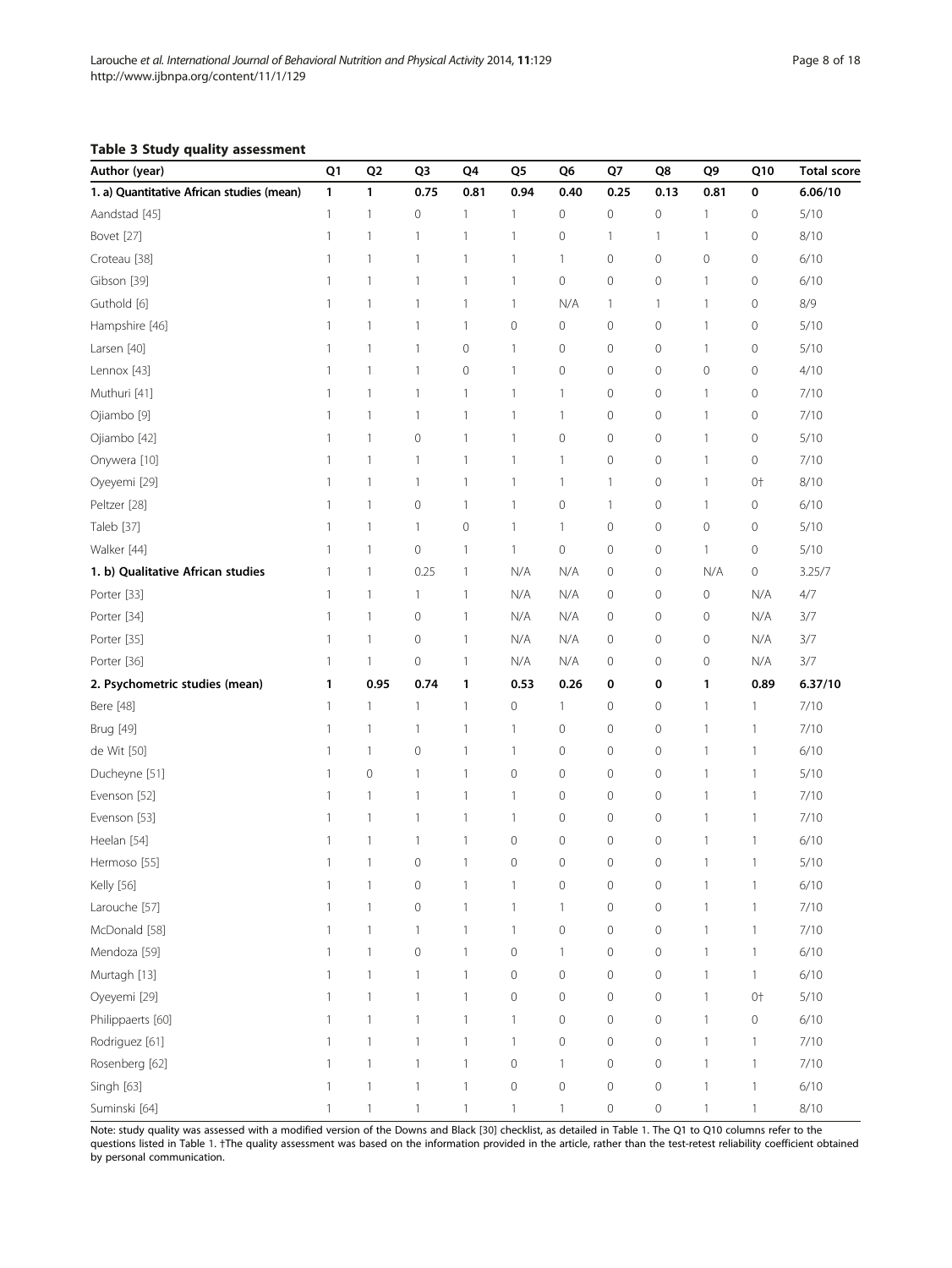samples [[6,27,28\]](#page-16-0). Therefore, most studies received scores of 0 for the two external validity items. Finally, in many cases, it was unclear how AT was assessed raising concerns about the reproducibility of the studies.

Seventeen studies assessed travel patterns with questionnaires. Questionnaires were completed by the participants in sixteen studies [[6,9,27-29,34-38,40,41,43](#page-16-0)-[46\]](#page-17-0) and by their parents in one study [\[10](#page-16-0)]. Four papers from the Child Mobility Project complemented their questionnaire findings with rich qualitative data collected using a variety of methods (individual interviews, focus groups, life histories, ethnographic diaries and accompanied walks) [[34-36](#page-16-0)[,46\]](#page-17-0). In one study, ethnographic interviews were conducted with children walking home from school [\[33](#page-16-0)]. Fourteen studies reported data on school travel mode [[6,9,10,28,33](#page-16-0)-[38,37,41](#page-16-0),[43,](#page-16-0)[45](#page-17-0),[46\]](#page-17-0), eight reported on duration [[27,29,33](#page-16-0),[34,37](#page-16-0),[38,](#page-16-0)[45](#page-17-0),[46\]](#page-17-0) and seven reported on distance traveled [[33](#page-16-0),[35-38,40](#page-16-0),[42\]](#page-16-0). The proportion of children engaging in AT to/from school varied markedly across studies from 19.8% (e.g., the percentage of children reporting walking or biking to school ≥5 days per week in Namibia [[27](#page-16-0)]) to 100% [\[9,42\]](#page-16-0) (only for participants living in rural areas of Kenya and South-Africa).

Two papers from the Child Mobility Project investigated non-school journeys [\[34](#page-16-0)[,46\]](#page-17-0). Hampshire et al. [\[46\]](#page-17-0) reported the percentage of South African children reporting journeys for various purposes including fetching water and firewood, going to wash clothes, buying/selling items at the market, going to faith places, working in fields, and paying social visits. Youth living in rural settlements were more likely to travel to fetch water and firewood, to work in fields, and to wash clothes, while their urban counterparts traveled more for social visits. Porter et al. [\[34](#page-16-0)] reported data on the proportion of boys and girls who traveled to carry water in these 3 countries (Table [2\)](#page-4-0), and provided a detailed account of youth's mobility. Very few children were accompanied by adults on their trips. Instead, children typically traveled in same-gender groups as parents believed that this strategy reduced the likelihood of attacks from people, and sex-related temptations. After the onset of puberty, girls' mobility was severely restricted, particularly for non-utilitarian trips and after dark, as parents were concerned that they would get pregnant [\[34\]](#page-16-0).

Three studies examined differences in school travel mode between urban and rural areas, reporting higher rates of AT in the latter [[9,10\]](#page-16-0), or greater running distance in rural youth [[40\]](#page-16-0). Moreover, Onywera et al. [[10](#page-16-0)] asked parents to report how they traveled to/from school as a child and how their children travel to/from school. 99% of rural Kenya and 89% of urban Kenya parents engaged in AT as a child, while corresponding figures for their own children were 87% and 42%. In addition, two studies reported that children attending private school

(used as a proxy for individual socioeconomic status) had shorter walks to/from school [[27,43](#page-16-0)]. Muthuri et al. [[41](#page-16-0)] also noted that children attending private schools were much less likely to engage in AT than those attending public schools.

Oyeyemi et al. [29\]](#page-16-0) examined the association between built environment characteristics and travel behaviour in adolescents living in Maiduguri, Nigeria. They noted that boys who perceived greater access to neighborhood destinations spent more time engaging in AT, but this relationship was not significant for girls. No other built environment characteristics were associated with AT. The Child Mobility Project provides a detailed overview of the various challenges faced by children on their school journeys. 53.9% of South African participants expressed concerns about dangers on their route to/ from school including attacks from people, dangerous animals, dangerous vehicles, unbridged rivers to cross, rough terrain, rape and harassment [\[46](#page-17-0)]. Such concerns were also common among participants from Ghana and Malawi [\[34](#page-16-0)-[36\]](#page-16-0). South African girls were much more likely to be afraid of rape and harassment than boys, and many interviewed girls reported experiences of unwanted love proposals while travelling to/from school [[46](#page-17-0)].

Potential benefits of AT were examined in seven of the studies that used self-reported measures [\[27,37,38,41](#page-16-0)-[43](#page-16-0)[,45](#page-17-0)]. First, Croteau et al. [\[38\]](#page-16-0) noted that children who walked or ran to school accumulated 2,589 additional pedometer steps per day. Lennox et al. [\[43](#page-16-0)] found that greater distance between home and school was associated with higher selfreported PA. However, three studies found no relationship between AT and weight status [\[27,37,](#page-16-0)[44\]](#page-17-0). Aandstad et al. [[45](#page-17-0)] found no association between school travel time and cardiovascular fitness as measured by a cycle ergometer test. In contrast, Walker and colleagues [[44\]](#page-17-0) reported that boys who traveled longer distances had significantly greater high density lipoprotein (HDL) cholesterol levels, but this association was not observed in girls, nor was distance traveled associated with total cholesterol and triglycerides. Finally, Muthuri et al. [\[41](#page-16-0)] noted that active travelers were less likely to be overweight or obese (14.7% vs. 25.8%) and more likely to meet PA guidelines (22.4% vs. 5.5%) than inactive travelers. These differences were no longer significant after adjusting for the type of school (e.g., public vs. private).

Lastly, two articles reported results from the same study in which global positioning systems (GPS) were used to measure the distance between home and school among Kenyan youth who all walked or ran to/from school [\[39](#page-16-0),[42\]](#page-16-0). These children traveled long distances to/from school  $(7.5 \pm 3.0 \text{ km/day})$ , with significantly longer distances in boys compared to girls  $(8.9 \pm 2.8 \text{ vs.})$  $6.2 \pm 2.6$  km/day). However, AT distance was not significantly associated with cardiovascular fitness (e.g.,  $VO<sub>2</sub>max$ ),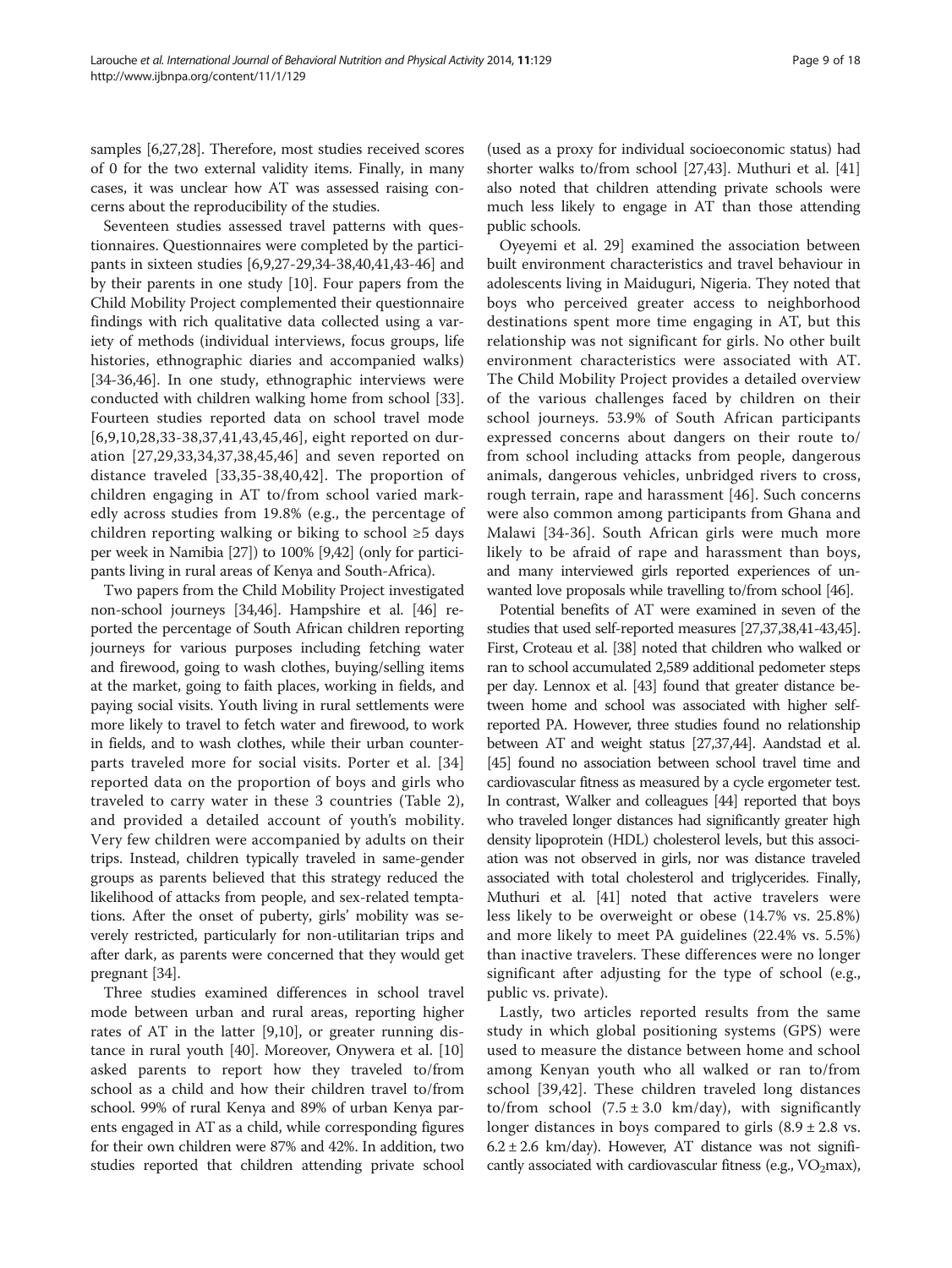BMI z-score, or doubly labeled water-measured energy expenditure and PA level.

# Studies reporting psychometric properties of travel behaviour measures

Titles and abstracts of 675 articles were examined of which 607 were excluded. Full text copies of the remaining 68 articles were screened in detail for inclusion criteria. Fifty articles were rejected for the following reasons: no original data on the reliability or validity of AT questions (40 papers), ineligible exposure (e.g. no measure of AT per se; 7 papers), and ineligible age range (7 papers). Some papers were rejected for more than one of these reasons. One of the African studies included a test-retest reliability assessment [\[29\]](#page-16-0). Therefore, 19 studies presented original research findings related to the psychometric properties of active transportation measurement tools among children and youth and were included in this component of the review (Table [4\)](#page-10-0). Eight studies were conducted in the United States [[52](#page-17-0)-[54](#page-17-0),[58,59,61,62,64\]](#page-17-0), two in Belgium [[51,60](#page-17-0)], and one in each of the following countries: Canada [[57\]](#page-17-0), New Zealand [[50\]](#page-17-0), Nigeria [[29\]](#page-16-0), Norway [[48\]](#page-17-0), Scotland [[13](#page-16-0)], Spain [\[55](#page-17-0)] and United Kingdom [[56\]](#page-17-0). Two studies were simultaneously conducted in Belgium, Greece, Hungary, the Netherlands, Norway, Slovenia and Spain [[49,63](#page-17-0)]. Study quality ratings ranged from 5 to 8, with a mean of 6.4. None of the psychometric studies were done with representative samples, so they were given scores of zero for the two external validity items. In addition, several studies did not report measures of random variability (i.e., confidence intervals) and  $p$  values for the reliability and validity estimates.

Questionnaires were the most common tool used to assess travel patterns (17 studies). These instruments were completed by children only in 10 studies [[29](#page-16-0)[,48,49,52,55](#page-17-0)- [57,60,61,63](#page-17-0)] or by both children and parents in 7 studies [[50,51,53](#page-17-0),[54,58,59,62](#page-17-0)]. Of note, Kelly et al. [[56\]](#page-17-0) used a combination of child reports and wearable camera, and Rodriguez et al. [[61\]](#page-17-0) combined child reports with GPS and accelerometers. Additionally, Murtagh et al. [\[13\]](#page-16-0) estimated the step counts associated with school trips based on the ActiGraph accelerometer, and Suminski et al. [\[64](#page-17-0)] used direct observation at two different schools. Thirteen studies focused only on the school trip [[13,](#page-16-0)[48-50,52](#page-17-0)-[55,57-59,63,64\]](#page-17-0). Data on participants' travel mode(s) were reported in 16 studies [[48](#page-17-0)-[59,61](#page-17-0)-[64](#page-17-0)]. Seven studies reported data on trip duration [[49,51,56,58,60,61,63](#page-17-0)]. Questions on school travel distance were asked in two studies [[51,58\]](#page-17-0), while distance was estimated using internet programs in two studies [[54](#page-17-0),[57\]](#page-17-0). Finally, participants were asked to report the amount of time that they spent engaging in AT in 3 studies [\[29](#page-16-0),[49,60\]](#page-17-0).

Fifteen studies assessed the test-retest reliability of AT measures [\[29](#page-16-0)[,48](#page-17-0)-[55,57-60,63,64\]](#page-17-0), that is the degree of similarity between repeated measures taken among the same individuals under the same conditions [[65\]](#page-17-0). Almost all of these studies reported substantial (0.6-0.8) to almost perfect (0.8-1.0) reliability for survey items pertaining to school trips based on the cut-points of Landis and Koch [[66\]](#page-17-0). Oyeyemi et al. [[29\]](#page-16-0) noted moderate testretest reliability (ICC =  $0.45$ ) for the number of minutes per week of AT to school reported by Nigerian youth. The reliability of items targeting a broader range of destinations was assessed in only two studies. Ducheyne et al. [[51\]](#page-17-0) reported intra-class correlation coefficients (ICCs) of 0.44 and 0.64 for the number of non-school cycling trips on weekdays and weekend days respectively. Philippaerts et al. [\[60\]](#page-17-0) reported ICCs of 0.72 for the child-reported number of hours per week of overall and leisure time active transportation. The interval between test and retest ranged from 3–4 hours to 14 days, with shorter intervals generally associated with greater reliability coefficients (Table [4\)](#page-10-0). One study examined the internal consistency of a measure of the number of steps taken during 8 journeys to/from school, and reported a Cronbach alpha of 0.87 [[13](#page-16-0)]. This indicates that the amount of steps taken during each journey was strongly correlated. Kelly et al. asked 17 participants to wear a Microsoft SenseCam wearable camera for their school journeys over one week, then the researchers coded participants' travel mode and trip duration [[56\]](#page-17-0). There was almost perfect inter-rater reliability for both travel mode and duration, indicating that different researchers were consistent in their coding. Similarly, using a direct observation method, Suminski et al. [\[64\]](#page-17-0) reported almost perfect inter-rater reliability for coding children's school travel mode.

Multiple measures of validity were used. First, convergent validity refers to the degree to which two measures of constructs that should theoretically be related, (i.e. child- and parent-reported school travel) are in fact related. Convergent validity was examined in five studies [\[50,53,54,58,59](#page-17-0)], and most showed very high correlations. However, an ICC of 0.55 was noted by Evenson et al. [\[53\]](#page-17-0) for the number of active trips to/from school during the week. Mendoza et al. [[59](#page-17-0)] reported a kappa of 0.52 for reported school travel modes, but when the response options "car" and "carpool" were combined, the kappa was 0.87. Second, four studies reported on the concurrent validity of different measures [\[51,56,60,61](#page-17-0)], that is the extent to which two different measures of the same construct are correlated. Ducheyne et al. [\[51\]](#page-17-0) reported that the Pearson correlation between child-reported distance and the shortest car path distance measured by the Mappy program was 0.45. Kelly et al. [\[56](#page-17-0)] noted that although reported and observed trip duration differed on average by only 10 seconds, there were very wide Bland-Altman 95% limits of agreement. Philippaerts et al. [\[60\]](#page-17-0) found no significant correlations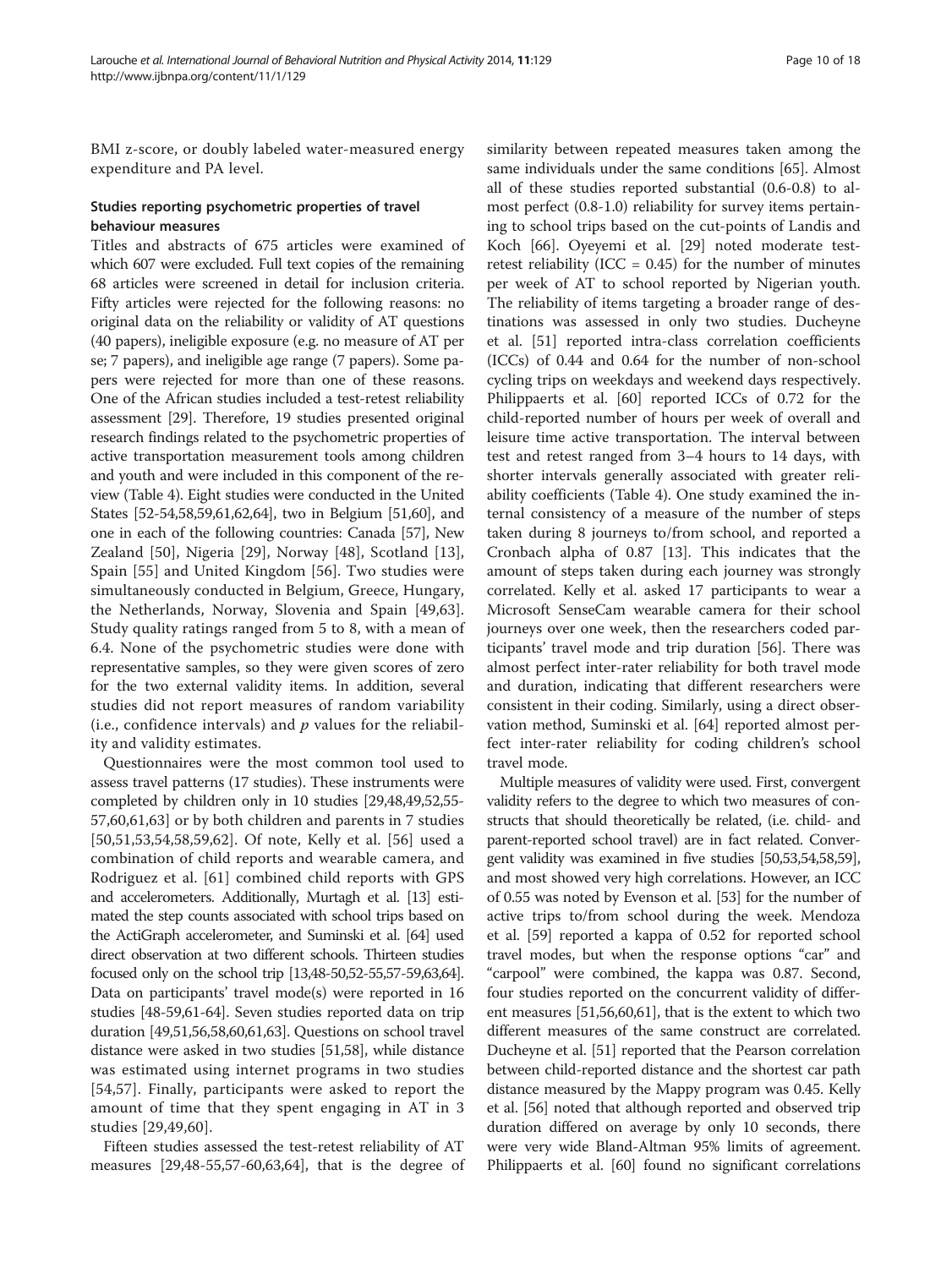| Table 4 Overview of studies reporting on the psychometric properties of active transportation measurement tools |                                                                          |                         |                      |                            |                                                     |                                                                                                                                                                                                                                                                                                                                                                                                           |  |  |  |  |
|-----------------------------------------------------------------------------------------------------------------|--------------------------------------------------------------------------|-------------------------|----------------------|----------------------------|-----------------------------------------------------|-----------------------------------------------------------------------------------------------------------------------------------------------------------------------------------------------------------------------------------------------------------------------------------------------------------------------------------------------------------------------------------------------------------|--|--|--|--|
| Lead author<br>[reference]                                                                                      | Countries                                                                | Sample size*            | Age or grade         | Type of measure            | <b>Destinations</b>                                 | Psychometric data                                                                                                                                                                                                                                                                                                                                                                                         |  |  |  |  |
| Bere [48]                                                                                                       | Norway                                                                   | 106 (39B, 67G)          | $11-12$ years        | Child report               | To/from school                                      | Test and retest conducted 14 days apart. Children<br>reported the number of trips to/from school they do by<br>walking, cycling, car and bus in a usual week. Spearman<br>correlations were 0.85-0.92 for the number of school trips<br>made by each mode. Kappa of 0.93 for the determination<br>of main school travel mode based on reported frequency.                                                 |  |  |  |  |
| Brug [49]                                                                                                       | Belgium, Greece,<br>Hungary, the Netherlands,<br>Norway, Slovenia, Spain | 720 (for test-retest)   | $11.6 \pm 0.7$ years | Child report               | To/from school                                      | Test and retest conducted one week apart. ICC was<br>reported for the mode of transport on previous day (0.79),<br>and the number of minutes cycled (0.81) or walked (0.70)<br>to school                                                                                                                                                                                                                  |  |  |  |  |
| de Wit [50]                                                                                                     | New Zealand                                                              | $118 +$ parents         | $7.1 \pm 1.6$ years  | Child and parent<br>report | To school                                           | Test-retest reliability (3-4 hours apart): percent agreement<br>(97%); kappa for child reports (0.96; 95% CI = 0.92-1.00).<br>Convergent validity between child and parent reports:<br>percent agreement (93%); kappa (0.91; 95% CI = 0.85-0.98)                                                                                                                                                          |  |  |  |  |
| Ducheyne [51]                                                                                                   | Belgium                                                                  | 69 (41B, 27G) + parents | $10.5 \pm 1.1$ years | Child and parent<br>report | Cycling to/from<br>school and other<br>destinations | Test and retest conducted one week apart. ICC = $0.94$ for<br>child reported school travel time and distance.<br>Corresponding ICCs for parent reports were 0.96 and 0.97.<br>ICCs for the number of non-school cycling trips on weekdays<br>and weekends days were 0.44 and 0.64. Concurrent validity:<br>Pearson correlation between child reported distance and<br>shortest car path distance was 0.45 |  |  |  |  |
| Evenson [52]                                                                                                    | <b>United States</b>                                                     | 480 (all girls)         | Grades 6 and 8       | Child report               | To school                                           | Test and retest conducted a median of 12 days apart. ICC for<br>the number of days engaging in AT in the past week $= 0.60$<br>$(95\% \text{ Cl} = 0.52\text{-}0.67).$                                                                                                                                                                                                                                    |  |  |  |  |
| Evenson [53]                                                                                                    | <b>United States</b>                                                     | $\ddagger$              | 8-11 years           | Child and parent<br>report | To/from school                                      | Test-retest reliability one day apart. Kappa = $0.79-1.00$ for<br>items on travel mode to and from school,<br>accompaniment, and number of walk or bike trips during<br>the week. Convergent validity between child and parent<br>reports: kappa = $0.80$ (0.71-0.89) for school travel mode<br>and ICC = $0.55$ (0.24-0.76) for number of AT trips during<br>tha waak                                    |  |  |  |  |

#### <span id="page-10-0"></span>Table 4 Overview of studies reporting on the psychometric properties of active transportation measurement tools

Evenson [\[52\]](#page-17-0) United States 480 (all girls) Grades 6 and 8 Child report To school Test and retest conducted a median of 12 days apart. ICC for the number of days engaging in AT in the past week = 0.60 (95% CI Evenson [\[53\]](#page-17-0) United States  $\begin{array}{ccc} \uparrow & \qquad & \qquad \\ \uparrow & \qquad & \qquad \\ \end{array}$  8-11 years Child and parent report To/from school Test-ret items o accomp the wee reports: and ICC the week Heelan [[54](#page-17-0)] United States 320 (141B, 179G) + parents  $10.2 \pm 0.7$  years Child and parent report To/from school Test and retest conducted 2 days apart. Percentage agreement between child reports =  $97\%$ . Convergent validity of child and parent reports = 97.5%. Correlation of distance between children's home and school estimated by Expedia.com and measured distance (Rolatape measuring wheel $) = 0.91$ . Hermoso [\[55](#page-17-0)] Spain 291 (139B, 152G) 9-12 years Child report To/from school Test and retest conducted 14 days apart. The study examined 3 different seasons. Kappa values ranged between 0.81 and 0.87 and percent agreement form 91% to 93% with no difference between genders and seasons.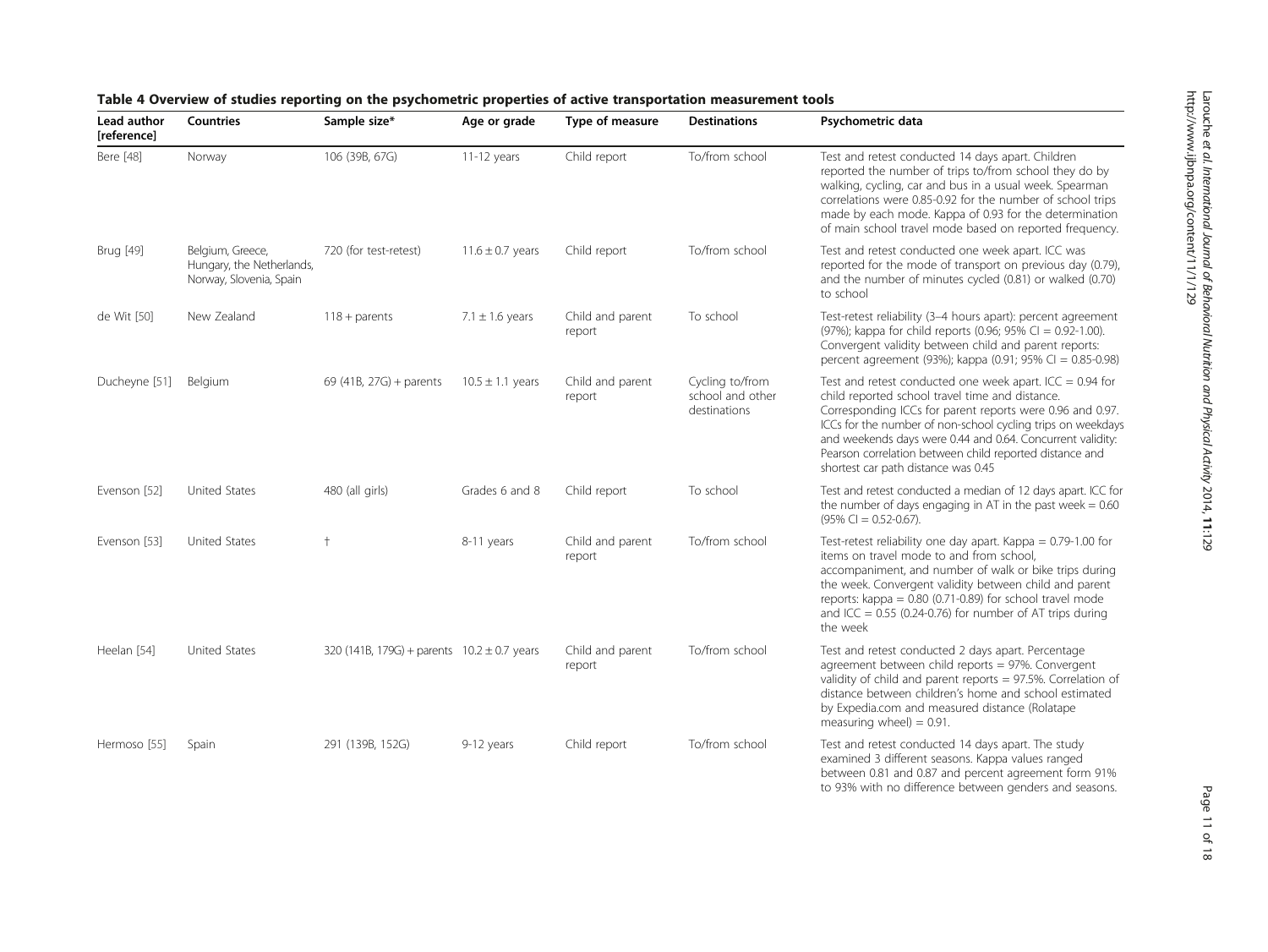| Kelly [56]        | United Kingdom       | 17 (6B, 11G)    | 13-15 years                 | Wearable camera +<br>child report | All active trips                         | On average, self-report journeys were 10 seconds longer<br>than objectively measured (95% CI = $-33$ to 53), but the<br>Bland-Altman limits of agreement were large (±501 seconds).<br>Inter-rater reliability: kappa = 1.00 for coding travel mode<br>and 0.99 for coding trip duration based on the camera.<br>Convergent validity: correlation between self-reported<br>and objectively measured journey times within-subject<br>and between-subject = $0.89$ and $0.92$ . |
|-------------------|----------------------|-----------------|-----------------------------|-----------------------------------|------------------------------------------|-------------------------------------------------------------------------------------------------------------------------------------------------------------------------------------------------------------------------------------------------------------------------------------------------------------------------------------------------------------------------------------------------------------------------------------------------------------------------------|
| Larouche [57]     | Canada               | 22 (9B, 13G)    | 10-14 years                 | Child report                      | To/from school                           | The volume of AT to/from school calculated by<br>multiplying the number of reported active trips per week<br>by the home-school distance estimated with Google Maps.<br>Test and retest conducted 1 week apart. ICC = $0.87$ for the<br>volume of AT to/from school; Kappa = $0.77$ for the<br>classification of individuals as active vs. inactive travelers<br>based on reported trip frequency.                                                                            |
| McDonald [58]     | <b>United States</b> | $542 + parents$ | Kinder-garten<br>to Grade 5 | Child and parent<br>report        | To/from school                           | Test and retest for child and parent surveys conducted<br>1 day and 1 week apart respectively. Test-retest reliability:<br>kappa for child-reported travel mode to and from school<br>was 0.86 and 0.85 respectively. Kappa for the reliability of<br>parent survey questions on travel mode, time and distance<br>varied between 0.62 and 0.97. Convergent validity be-<br>tween child- and parent-reported travel mode to/from<br>school: kappa ≥0.77.                      |
| Mendoza [59]      | United States        | 97 (42B, 55G)   | Grade 4                     | Child and parent<br>report        | To/from school                           | Test and retest conducted 4 hours apart. Test-retest reliability:<br>kappa = 0.97. Convergent validity between child- and parent-<br>reported travel mode was moderate (kappa = $0.52$ ), but when<br>combining the car and carpool survey options, it was much<br>higher (kappa $= 0.87$ )                                                                                                                                                                                   |
| Murtagh [13]      | Scotland             | 126 (74B, 52G)  | 8-9 years                   | Step counts of the<br>school trip | To/from school                           | Actigraph accelerometer step counts for 4 trips to and<br>from school were averaged (mean $= 2,262$ steps); the<br>internal consistency (Cronbach a) was 0.87. This measure<br>was significantly predicted by children's intention to<br>engage in AT and habit strength (assessed in preceding<br>week).                                                                                                                                                                     |
| Oyeyemi [29]      | Nigeria              | 56 (25B, 31G)   | 12-18 years                 | Child report                      | To school                                | Test and retest conducted over 2 consecutive weeks. ICC<br>for the number of min/week of AT to school reported by<br>youth was 0.45. [Adewale Oyeyemi, personal<br>communication].                                                                                                                                                                                                                                                                                            |
| Philippaerts [60] | Belgium              | 33 (10B, 23G)   | $14.4 \pm 1.4$ years        | Child report                      | To/from school and<br>other destinations | Test and retest conducted 8 days apart. AT time was<br>calculated as the sum of the reported time spent walking<br>and cycling for transport. ICC for weekly school travel time,<br>non-school travel and total travel were respectively 0.84,<br>0.72 and 0.72. Concurrent validity: reported AT time showed                                                                                                                                                                 |

# Table 4 Overview of studies reporting on the psychometric properties of active transportation measurement tools (Continued)

non-significant correlations with CSA accelerometer outputs.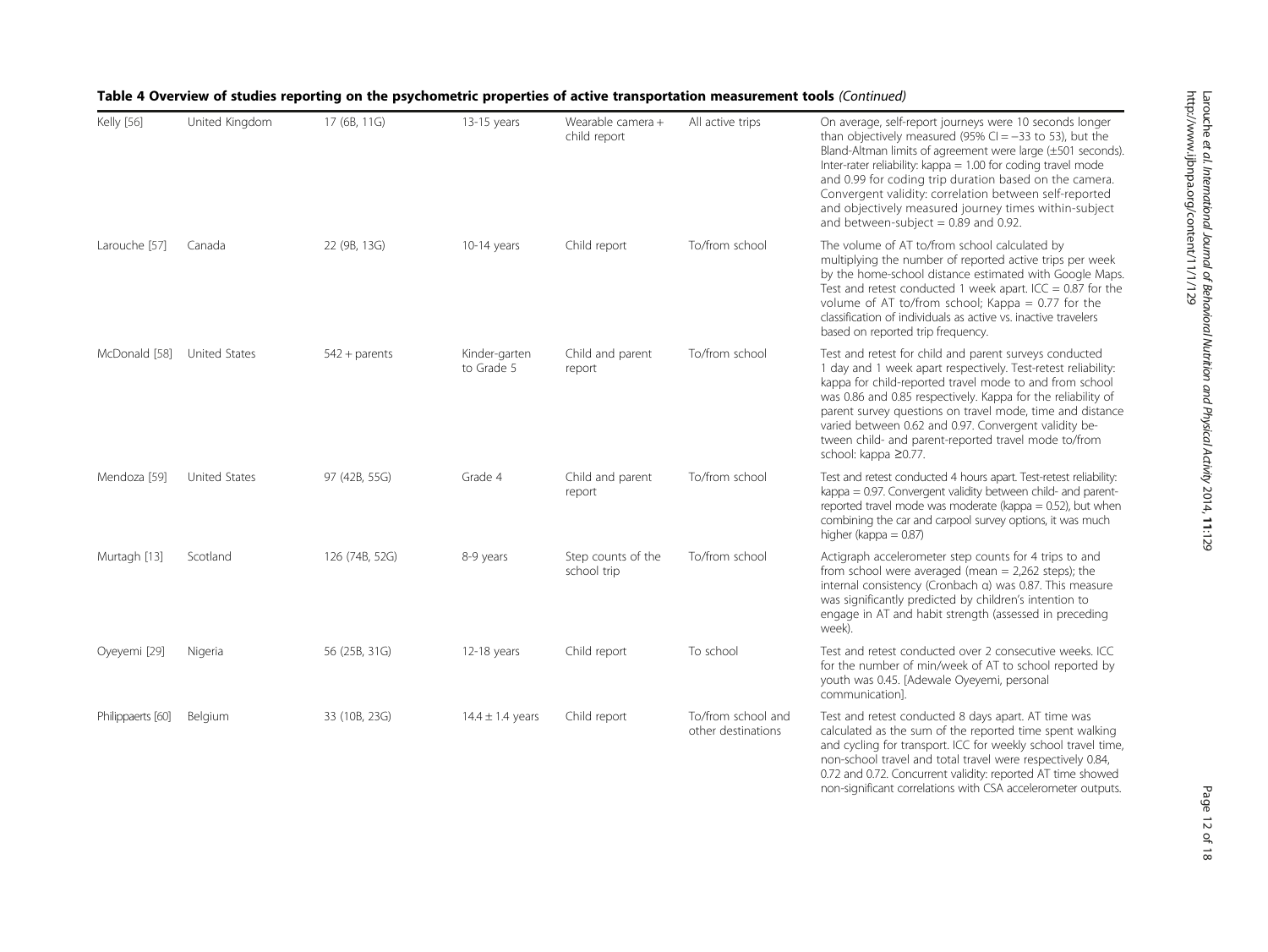| Rodriguez [61] | United States                                                                | 51 (all girls)   | Grades 10 and 11                            | GPS/accelerometer<br>and child report | All walking trips                             | 7 algorithms were used to identify walking trips from the<br>combination of GPS and ActiGraph accelerometer.<br>Concurrent validity: agreement between self-reported and<br>GPS/accelerometer identified trips ranged from 0.33-0.48<br>at the person-day level (e.g., for the number of trips/day)<br>and from 0.41-0.64 at the person level (e.g., mean number<br>of trips/day). Agreement ranged between 86.4 and 100%<br>for the location of trips that were both self-reported and<br>identified.                                                    |
|----------------|------------------------------------------------------------------------------|------------------|---------------------------------------------|---------------------------------------|-----------------------------------------------|-----------------------------------------------------------------------------------------------------------------------------------------------------------------------------------------------------------------------------------------------------------------------------------------------------------------------------------------------------------------------------------------------------------------------------------------------------------------------------------------------------------------------------------------------------------|
| Rosenberg [62] | <b>United States</b>                                                         | $287 + parents$  | Children (5-11)<br>and youth (12-18) report | Child and parent                      | Walking to/from<br>school, parks and<br>shops | When $\geq$ 1 walking trip to a given destination was reported,<br>participants were classified as "walkers" for this destination.<br>Reliability was not reported for the walking questions.<br>Predictive validity: several relationships between walking<br>and Neighborhood Environment Walkability Scale for<br>Youth subscales were noted for all destinations based on<br>both parent and youth reports (Rosenberg et al., [62];<br>Tables three-five).                                                                                            |
| Singh [63]     | Belgium, Greece, Hungary, 826<br>the Netherlands, Norway,<br>Slovenia, Spain |                  | $10-12$ years                               | Child report                          | To/from school                                | Test and retest conducted 1 week apart ( $n = 730$ ). ICC for<br>7 items on school travel mode and duration range from<br>0.70 to 0.94. Construct validity was examined by<br>conducting interviews with a separate sample ( $n = 96$ ).<br>Following the interview, research staff completed the<br>questionnaire based on the recorded and transcribed<br>interviews. The child and staff questionnaires were<br>compared (ICC = $0.59$ to 0.84).                                                                                                       |
| Suminski [64]  | <b>United States</b>                                                         | N/A <sup>±</sup> | Kinder-garten to<br>Grade 5                 | Direct observa-tion                   | To/from school                                | Study staff observed 3 school entry points in 2 different<br>schools for 3 days/week over 8 weeks during the<br>30 minutes before and after school. One day of<br>measurement provided a reliable estimate of the number<br>of children walking ( $r = 0.83$ ; 95% Cl = 0.61-0.97),<br>while two days provided a better estimate ( $r = 0.97$ ;<br>95% $Cl = 0.92 - 1.00$ ). Inter-rater agreement for the number of<br>children walking to and from school was 97% and 97.5%<br>respectively. Bike trips were too infrequent to estimate<br>reliability. |

#### Table 4 Overview of studies reporting on the psychometric properties of active transportation measurement tools (Continued)

Note: All included studies used cross-sectional designs for the assessment of reliability and validity. \*The term "+ parents" is mentioned in the sample size column when parents of participants acted as "criterion" for the assessment of convergent validity. †In this study, separate samples were used for test-retest reliability (n = 54), and convergent validity (n = 28). ‡This study used direct observation, and there were no participants.  $B = boy$ ; G = girl; AT = active transportation; IT = inactive transportation; GPS = global positioning system; PA = physical activity; ICC = intra-class correlation coefficient.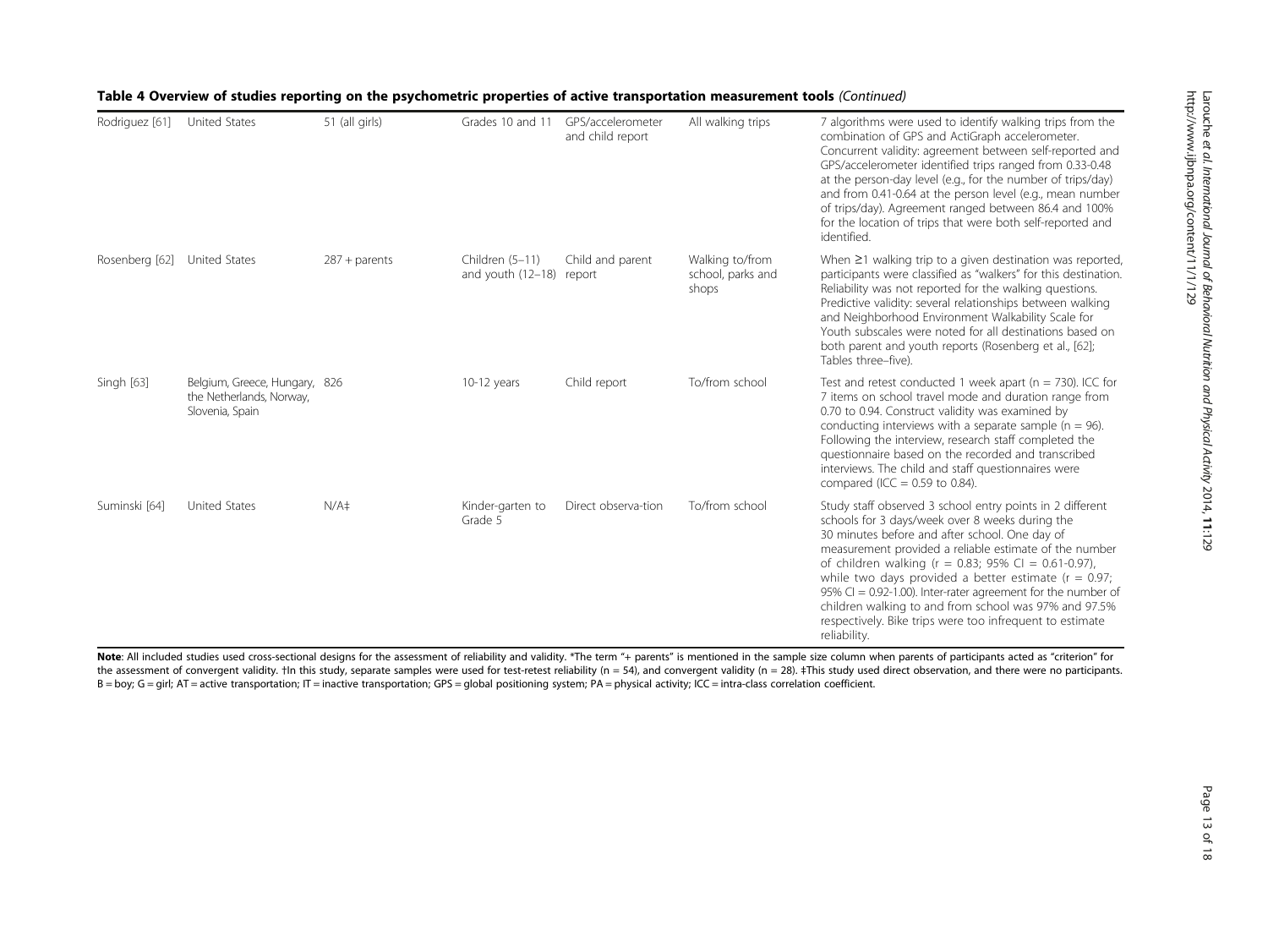between child-reported AT time and CSA accelerometer output while Rodriguez et al. [\[61](#page-17-0)] noted moderate agreement between the number of walking trips reported by adolescents and the number of trips identified through a combination of GPS and accelerometers. Third, one study indicated substantial construct validity of school travel questions [[63\]](#page-17-0), indicating that the questions measure what they claim to be measuring [[65\]](#page-17-0). Finally, two studies examined predictive validity [[13,](#page-16-0)[62](#page-17-0)], that is the degree to which a measure predicts another variable that it should theoretically be able to predict [[65](#page-17-0)]. Rosenberg et al. [[62](#page-17-0)] noted several associations between walking to/from school, parks and shops and perceived built environment constructs (measured with the Neighborhood Environment Walkability Scale for Youth). Murtagh and colleagues [\[13\]](#page-16-0) reported that children's intention to engage in AT to/from school and their habit strength predicted the average number of accelerometermeasured steps that they took during school trips in the following week.

# Discussion

The present systematic review provides a comprehensive overview of the AT literature on children and youth in Africa as well as the psychometric properties of travel behaviour measurement tools that have been used worldwide among children and youth. 20 studies as indicated above examined the travel patterns of African school children. Only one of them examined the psychometric properties of its instruments and very few studies reported data on trips to/from destinations other than school. Nevertheless, the included studies provide preliminary evidence suggesting that rates of AT to/from school are lower in urban areas and in higher SES schools. Nineteen studies conducted predominantly in high income countries presented data on the psychometric properties of travel behaviour measurement tools. Child and parent reports were used most frequently and these measures generally had substantial to almost perfect test-retest reliability relative to school travel. Convergent validity between child and parent reports was generally substantial, but findings for concurrent validity between different measures were conflicting. Finally, very few studies have used objective measures of travel behaviours and considered destinations other than school.

# African studies on children's travel patterns

The preliminary findings of the African studies are generally supportive of the PA transition concept whereby high-energy expenditure activities are gradually being replaced by low-energy expenditure activities, including, among other things, motorized travel [\[8,26,31\]](#page-16-0). Of particular interest, using nationally-representative data from 15 African countries, Guthold and colleagues [\[6\]](#page-16-0) noted

that between 33.6% and 66.6% of youth reported walking or cycling to/from school at least once per week. In comparison, rates of cycling to/from school ≥60% are often reported among youth in Northern European countries such as Belgium [\[67](#page-17-0)] and Denmark [\[68-71](#page-17-0)]. It appears that the rates of cycling to/from school reported in the European countries of Belgium and Denmark are higher (even when omitting walking) than the combined rates of walking and cycling to/from school reported in many African countries. Using a different classification than Guthold et al. [\[6](#page-16-0)], Peltzer [\[28\]](#page-16-0) reported that between 19.8% and 31.1% of 13–15 year olds from Kenya, Uganda, Zambia and Zimbabwe reported engaging in AT to/from school on at least 5 days/week. Interestingly, a similar proportion of Canadian parents interviewed as part of the National Longitudinal Survey of Children and Youth declared that their 13–15 year olds usually engaged in AT [[72](#page-17-0)]. Finally, Hampshire et al. [\[46](#page-17-0)] observed in South-Africa that, compared to youth living in rural areas, fewer youth living in urban areas traveled to fetch water and firewood, to work in fields, and to wash clothes. Collectively, these findings underscore that more efforts are needed to promote AT among African children and youth, especially in urban and higher SES areas.

Interestingly, the observation that AT to/from school is less common in urban Kenya compared to rural Kenya [[9,10\]](#page-16-0) is in contrast with the North American literature generally reporting much higher rates of AT to/from school in urban areas [[72,73\]](#page-17-0). This difference may be explained by the increasing availability of motorized vehicles in urban areas as posited by the PA transition model [\[8](#page-16-0)]. Driving a vehicle may also be perceived as a sign of prestige and prosperity leading individuals to use cars even for short trips, despite the notoriously slow speed of motorized travel in cities such as Nairobi [\[74](#page-17-0)]. Comparatively, access to motorized vehicles may be very limited in rural areas, so these individuals may have little option other than to travel by non-motorized means. Motorized travel may also provide a way to avoid dangers on the route to/from school. For instance, Hampshire et al. [\[46\]](#page-17-0) and Porter et al. [[33-36](#page-16-0)] described the concerns related to violence, rape, robbery, traffic, wild animals, and the risk of drowning while fording rivers on the route to/from school in the rainy season. They also emphasized the burden of household chores, particularly for girls living in rural areas who often have to walk long distances to gather water and firewood before going to school, which can make the trip to school daunting and lead to truancy and dropout.

Apart from the differences in AT between rural and urban youth, the included studies provide little detail on the correlates of AT in Africa. A better understanding of such correlates is needed to inform the development of effective interventions to promote AT (and/or prevent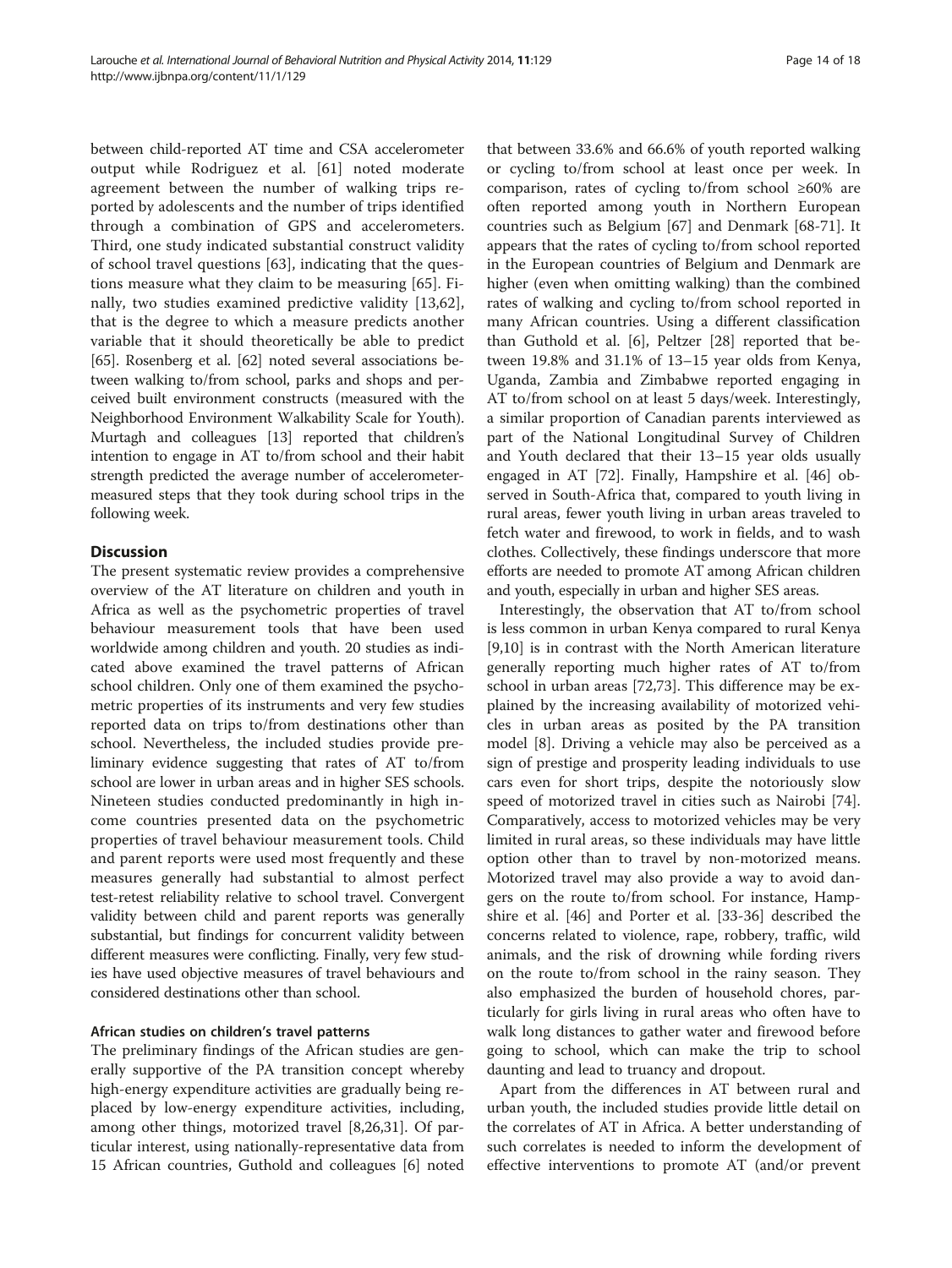the decrease in AT associated with the PA transition). The international literature highlights a wide range of correlates representing multiple levels of influence as postulated by social ecological theory [[25,](#page-16-0)[75](#page-17-0)]. Ecological models therefore represent a promising theoretical framework that could be used to investigate the correlates of AT in the African context. Moreover, the included studies have almost exclusively examined the trip to/from school, underscoring a clear need for future research examining other trips (i.e. to/from friends' and relatives' residence, shops, markets, water points [to collect household water], places of worship, parks, and sport fields) which may represent important opportunities for PA [[24](#page-16-0)]. Depending on considerations such as distance and parental safety concerns, walking or cycling to/from such destinations may also be more feasible than AT to/from school [\[76\]](#page-17-0). In addition, the included studies provided no information on travel patterns of children below 9 years of age, suggesting an important research gap in Africa. Information on travel behaviours among younger children (5–8 years) could help identify age-related variations in PA levels of youth in the African region.

In contrast with a previous systematic review [\[14\]](#page-16-0), the African studies showed inconsistent relationships between AT and PA levels, and no association between AT and cardiovascular fitness. It is worth noting that the small sample size  $(n = 30)$  and the exceptionally high PA levels and VO<sub>2</sub>max (73.9 ml⋅kg<sup>-1</sup>⋅min<sup>-1</sup> for boys and 61.5 ml⋅kg<br><sup>-1</sup> min<sup>-1</sup> for girls) of the adelescents who participated in  $\lambda$ <sup>-1</sup>⋅min<sup>-1</sup> for girls) of the adolescents who participated in the studies by Gibson et al. [\[39\]](#page-16-0) and Ojiambo et al. [[42](#page-16-0)] may partially explain the lack of association. Furthermore, in these two studies, all participants walked or ran to/from school covering long distances  $(7.5 \pm 3.0 \text{ km/day})$ , so distance traveled may not explain variations in PA and fitness in this sample. Nevertheless, three studies found positive associations between AT and PA [[38,41,43\]](#page-16-0), and another noted that children traveling longer distances had higher HDL cholesterol levels [[44\]](#page-17-0).

# Studies reporting psychometric properties of travel behaviours measures

Fourteen studies examined the test-retest reliability of school travel questions and substantial to almost perfect agreement was noted. However, the two studies that employed questions referring to a broader range of destinations found lower reliability. School travel may be a routinized behaviour such that over time, no conscious decision-making is required by parents and children [[12,13\]](#page-16-0). For instance, parents interviewed by Faulkner and colleagues [\[12\]](#page-16-0) described school travel as a "routine", "involving no real thought", or something that is "habitual because obviously it's what we do all the time". The school trip is also mandatory for children and youth, at least in high-income countries where the psychometric studies took place. In contrast, discretionary travel may be less dependent on habits. This hypothesis could be verified with measures of habit strength, like the one proposed by Verplanken and Orbell [[77](#page-17-0)]. It is also worth noting that reliability coefficients for school travel measures tended to be greater when the time interval between assessments was shorter. Longer intervals could increase the likelihood of using different travel modes due to external circumstances (i.e., trip chains, weather, being late). The transferability of these findings from high-income countries to the African context is unknown and warrant further investigation.

Substantial convergent validity was noted between children- and parent-reported school travel modes in most studies, although there were some exceptions [\[52,59](#page-17-0)]. However, studies that examined the concurrent validity between different measures found conflicting results. For example, Philippaerts et al. [[60](#page-17-0)] reported no association between reported time spent engaging in AT and accelerometry-measured PA in Belgian youth. Accelerometers are known to widely underestimate PA during cycling [[78](#page-17-0)], a very common school travel mode in Belgium [\[67](#page-17-0)]. The wearable camera protocol used by Kelly et al. [\[56](#page-17-0)] should not have been affected by this limitation; however, wide limits of agreement were reported between self-reported trip duration and camera-estimated duration. This suggests that children may provide inaccurate reports of school trip duration. In addition, Rodriguez et al. [[62\]](#page-17-0), found only moderate concurrent validity between reported trips and trips identified by a combination of GPS and accelerometers. Collectively, these findings emphasize a need for further research on the concurrent validity of travel behaviour measures, especially in developing countries where reporting bias may differ. Again, such investigations should examine travel behaviour beyond the trip to/from school.

While Murtagh et al. [[13](#page-16-0)] found good internal consistency for their measure of the number of steps accumulated during the school trip, their approach may erroneously consider other forms of PA as AT because steps accumulated from early morning to school arrival were assumed to reflect travel behaviour. Nevertheless, this measure was significantly predicted by children's intention and habit strength relative to engaging in AT. Rosenberg and colleagues [\[62](#page-17-0)] also noted that walking to/from school, shops and parks was associated with several perceived built environment constructs in the hypothesized direction.

Just as in the present systematic review, in a previous review examining the relationship between AT and healthrelated outcomes, we noted that few studies of AT to/from school reported the reliability and validity of their measures of travel behaviour [[14](#page-16-0)]. This can raise concerns about methodological quality, the trustworthiness of the conclusions drawn and the quality of evidence; thus in the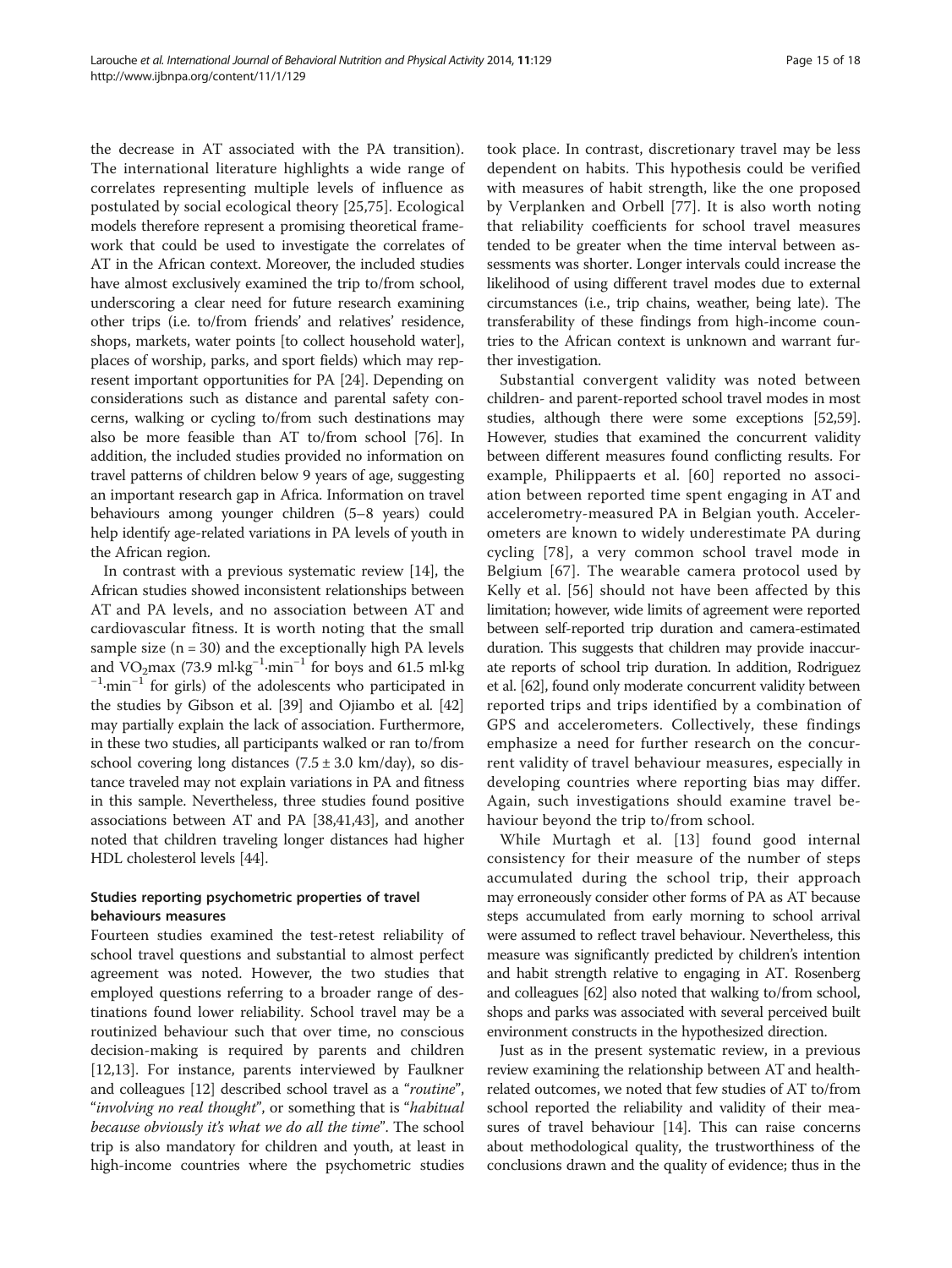context of measuring AT behavior, it is desirable for authors to assess and report the psychometric properties of their instruments. However, the specific types of reliability and validity that should be reported depend on the instruments used by the researchers. For instance, measures of test-retest reliability and convergent validity are particularly important when the researchers rely on reported travel patterns. Additionally, examining the concurrent validity of reported behaviour with an objective measure may help minimize concerns related to recall and social desirability biases. When using protocols requiring judgment by research staff (i.e. direct observation, coding of GPS trips), researchers should report intra- and inter-rater reliability.

#### Limitations and strengths

The following limitations should be considered when interpreting the present findings. First, all included African studies were cross-sectional so it was not possible to determine changes over time in children and youth's travel patterns and thus to confirm the PA transition. Second, only one of the African studies provided details on the psychometric properties of its travel behaviour measures, and children's travel to/from non-school destinations has been largely understudied. Third, given the relative novelty of AT research in Africa, it is possible that potentiallyrelevant literature was not indexed appropriately in major databases such as MEDLINE and Embase. However, articles published in several African journals that are not indexed in these databases were also consulted. Fourth, the majority of studies relied on child and/or parent reports which may be vulnerable to social desirability bias like reports of PA in general [[7\]](#page-16-0). Fifth, most of the psychometric studies focused only on school trips, so limited information is available about the reliability and validity of measures of trips to/from other destinations.

This study had several strengths. To our knowledge this is the first systematic review examining travel behaviour in African children and youth as well as the psychometric properties of measurement tools. Second, the rigorous systematic review methodology including two search strategies designed with input from a professional librarian is a major strength of this report. Third, the quality of included articles was assessed in a standardized and replicable way. Fourth, the consideration of non-English publications minimized the risk that relevant literature would be omitted from the review. Indeed, two non-English papers were included [\[37](#page-16-0)[,55](#page-17-0)]. Finally, this systematic review substantially contributes to the literature by 1) emphasizing the need for further investigation of AT in African children and youth; and 2) providing clear directions for the refinement of travel behaviour measurement tools as well as for their adaptation in African countries.

#### Conclusion

In conclusion, the present systematic review shows that AT research in Africa is in its infancy. The best available evidence indicates that AT is less common in urban areas and among children attending higher SES schools, and population level rates of AT to/from school tend to be lower than those reported in Northern European countries. Together, these findings are supportive of the PA transition model proposed by Katzmarzyk and Mason [[8](#page-16-0)]. Decreasing rates of AT and PA may contribute to an increased risk of non-communicable diseases in countries where health systems are undermined by limited resources and where the prevalence of infectious diseases remain high. Clearly, there is a need for further research investigating this topic among African children and youth. To date, most of the international literature on AT has focused on the trip to/from school using self-report measures that shows substantial reliability and convergent validity. Objective measures of travel behaviours such as GPS, wearable camera and direct observation have been used much less often. Future work examining their reliability and validity is warranted. However, only one of the included psychometric studies have been done in Africa, thereby emphasizing the need for replication in the African context. Finally, further research is needed to develop valid and reliable survey instruments to assess trips to/ from other destinations than school (i.e. friends' and relatives' residence, parks, sport fields, and shops).

#### Competing interests

The authors declare that they have no competing interests.

#### Authors' contributions

RL and MST conceived of and planned the systematic review. RL drafted the manuscript, examined the potentially-relevant articles for inclusion criteria and performed data extraction and quality assessment for all included studies. ALO examined the potentially-relevant articles for inclusion criteria and was involved as second reviewer for data extraction and quality assessment. MST was involved as third reviewer to resolve discrepancies regarding study inclusion or exclusion as well as data extraction and quality assessment. AP performed data extraction and quality assessment for the article in Spanish. All authors contributed to the design of the search strategy and they read and approved the final manuscript.

#### Acknowledgements

This work was supported by a grant from the International Development Research Centre. The sponsor had no role in the development of the systematic review search strategy and the decision to submit for publication. RL holds a postdoctoral fellowship award from the Canadian Institutes of Health Research. The authors wish to thank Dr. Margaret Sampson for her assistance in the development of the search strategy and Dr. Jean-Philippe Chaput for acting as second reviewer for the French article.

#### Author details

<sup>1</sup>Children's Hospital of Eastern Ontario Research Institute, 401 Smyth Road Room R242, Ottawa, ON K1H 8L1, Canada. <sup>2</sup>Department of Physiotherapy University of Maiduguri, Maiduguri, Nigeria. <sup>3</sup>Physical Activity and Health Research Group, Research Center on Physical Activity and Sports, Universidade Pedagogica, Maputo, Mozambique. <sup>4</sup> Department of Recreation Management and Exercise Science, Kenyatta University, Nairobi, Kenya. <sup>5</sup>Nigerian Heart Foundation, Lagos, Nigeria. <sup>6</sup>Department of Pediatrics University of Ottawa, Ottawa, Canada.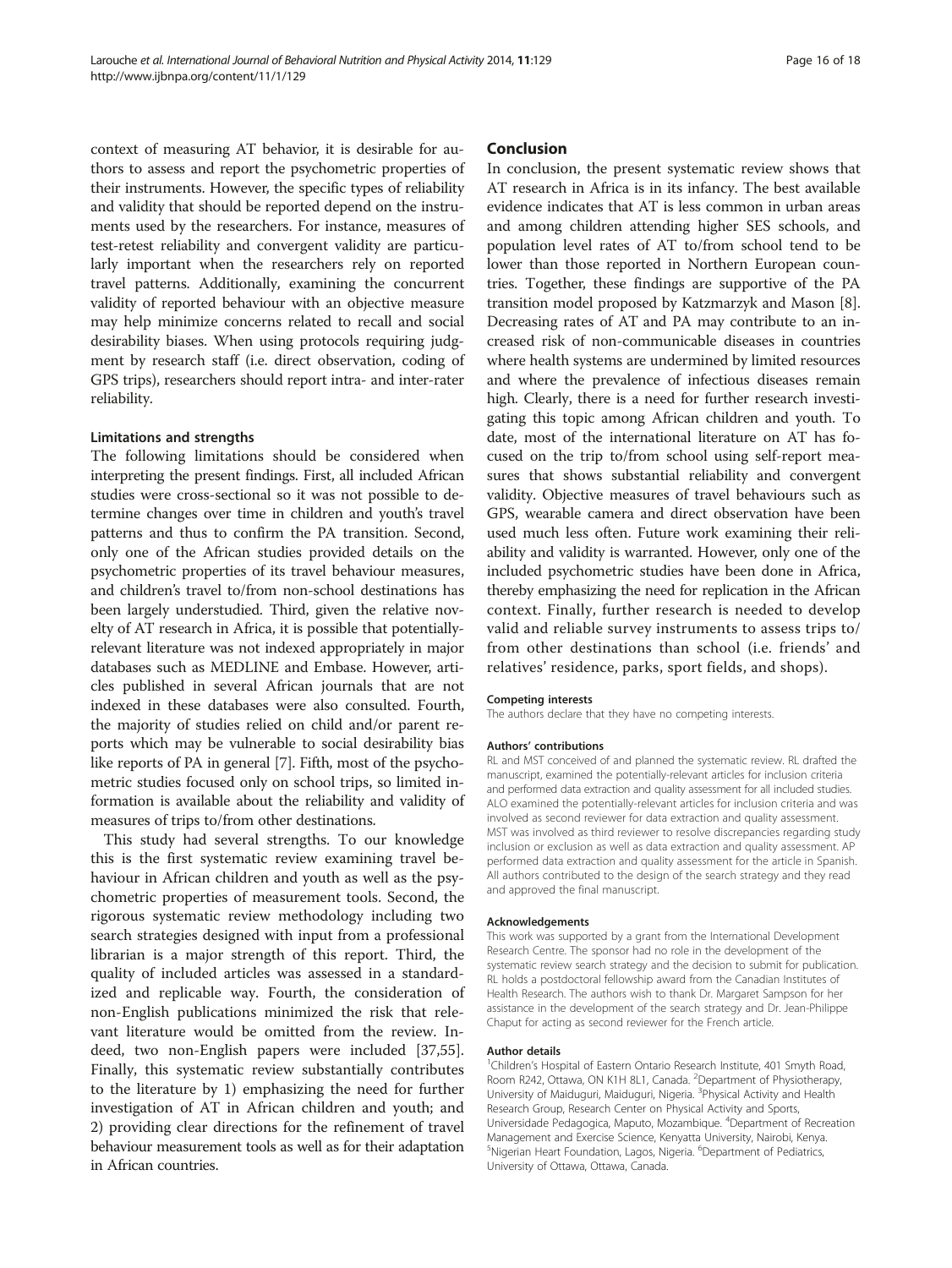#### <span id="page-16-0"></span>Received: 28 April 2014 Accepted: 7 October 2014 Published online: 18 October 2014

#### References

- Basterfield L, Adamson AJ, Parkinson KN, Maute U, Li PX, Reilly JJ, for the Gateshead Millennium Study Core Team: Surveillance of physical activity in the UK is flawed: validation of the health survey for England Physical Activity Questionnaire. Arch Dis Child 2008, 93:1054–1058.
- 2. Colley RC, Garriguet D, Janssen I, Craig CL, Clarke J, Tremblay MS: Physical activity of Canadian children and youth: Accelerometer results from the 2007 to 2009 Canadian Health Measures Survey. Health Reps 2011, 22(1):15–23.
- 3. Hallal P, Andersen LB, Bull FC, Guthold R, Haskell W, Ekelund U, for the Lancet Physical Activity Series Working Group: Global physical activity levels: surveillance progress, pitfalls and prospects. Lancet 2012, 380(9838):247–257.
- 4. Troiano RP, Berrigan D, Dodd KW, Mâsse LC, Tilert T, McDowell M: Physical activity in the United States measured by accelerometer. Med Sci Sports Exerc 2008, 40(1):181–188.
- 5. World Health Organization (WHO): Global Recommendations on Physical Activity for Health. Geneva: WHO; 2010.
- 6. Guthold R, Cowan MJ, Autenrieth CS, Kann L, Riley LM: Physical activity and sedentary behavior among school-children: a 34-country comparison. J Pediatr 2010, 157:43–49.
- 7. Adamo KB, Prince SA, Tricco AC, Connor-Gorber S, Tremblay MS: A comparison of indirect versus direct measures for assessing physical activity in the pediatric population: a systematic review. Int J Pediatr Obes 2009, 4(1):2–27.
- Katzmarzyk P, Mason C: The physical activity transition. J Phys Act Health 2009, 6:269–280.
- 9. Ojiambo RM, Easton C, Casajus JA, Konstabel K, Reilly JJ, Pitsiladis Y: Effect of urbanization on objectively measures physical activity levels, sedentary time, and indices of adiposity in Kenyan adolescents. J Phys Act Health 2012, 9:115–123.
- 10. Onywera VO, Adamo KB, Sheel AW, Waudo JN, Boit MK, Tremblay M: Emerging evidence of the physical activity transition in Kenya. J Phys Act Health 2012, 9:554–562.
- 11. Adamo KB, Sheel AW, Onywera V, Waudo J, Boit M, Tremblay MS: Child obesity and fitness levels among Kenyan and Canadian children from urban and rural environments: a KIDS-CAN research alliance study. Int J Pediatr Obes 2011, 6(2):e225–e232.
- 12. Faulkner GEF, Richichi V, Buliung RN, Fusco C, Moola F: What's "quickest and easiest?": parental decision making about school trip mode. Int J Behav Nutr Phys Act 2010, 7(62).
- 13. Murtagh S, Rowe DA, Elliot MA, McMinn D, Nelson NM: Predicting active school travel: the role of planned behavior and habit strength. Int J Behav Nutr Phys Act 2012, 9(65).
- 14. Larouche R, Saunders TJ, Faulkner GEJ, Colley RC, Tremblay MS: Associations between active school transport and physical activity, body composition and cardiovascular fitness: a systematic review of 68 studies. J Phys Act Health 2014, 11(1):206–227.
- 15. Andersen LB, Harro M, Sardinha LB, Froberg K, Ekelund U, Brage S, Anderssen SA: Physical activity and clustered cardiovascular risk in children: a cross-sectional study (The European Youth Heart Study). Lancet 2006, 368:299–304.
- 16. Ekelund U, Luan J, Sherar LB, Esliger DW, Griew P, Cooper AR: Moderate to vigorous physical activity and sedentary time and cardiometabolic risk factors in children and adolescents. JAMA 2012, 307:704–712.
- 17. Lee IM, Shiroma EJ, Lobelo F, Puska P, Blair SN, Katzmarzyk PT, Lancet Physical Activity Series Working Group: Effect of physical inactivity on major non-communicable diseases worldwide: an analysis of burden of disease and life expectancy. Lancet 2012, 380(9838):219–229.
- 18. Abegunde DO, Mathers CD, Adam T, Ortegon M, Strong K: The burden and costs of chronic diseases in low-income and middle-income countries. Lancet 2007, 370(9603):1929–1938.
- 19. Geneau R, Stuckler D, McKee M, Ebrahim S, Basu S, Chockalingham A, Mwatsama M, Jamal R, Alwan A, Beaglehole R: Raising the priority of preventing chronic diseases: a political process. Lancet 2010, 376:1689–1698.
- World Health Organization (WHO): Global Status Report on non-Communicable Diseases 2010. Geneva: WHO; 2011.
- 21. Onywera VO, Blanchard C: Road accidents: a third burden of 'disease' in sub-Saharan Africa. Glob Health Promot 2013, 20(4):52–55.
- 22. World Health Organization (WHO): Global Status Report on Road Safety 2013. Geneva: WHO; 2013.
- 23. Roberts I, Edwards P: The Energy Glut: The Politics of Fatness in an Overheating World. London: Zed Books Ltd; 2010.
- 24. Smith L, Sahlqvist S, Ogilvie D, Jones A, Griffin SJ, van Sluijs E: Is active travel to non-school destinations associated with physical activity in primary school children? Prev Med 2012, 54:224–228.
- 25. Sirard JR, Slater ME: Walking and bicycling to school: a review. Am J Lifestyle Med 2008, 2(5):372–396.
- 26. Muthuri SK, Wachira LJM, Leblanc AG, Francis CE, Sampson M, Onywera VO, Tremblay MS: Temporal trends and correlates of physical activity, sedentary behaviour, and physical fitness among school-aged children in Sub-Saharan Africa: a systematic review. Int J Environ Res Public Health 2014, 11:3327–3359.
- 27. Bovet P, Chiolero A, Madeleine G, Paccaud F: Prevalence of overweight and underweight in public and private school in the Seychelles. Int J Pediatr Obes 2010, 5:274–278.
- 28. Peltzer K: Health behavior and protective factors among school children in four African countries. Int J Behav Med 2009, 16:172–180.
- 29. Oyeyemi AL, Ishaku CM, Deforche B, Oyeyemi AY, De Bourdeaudhuij I, Van Dyck D: Perception of built environmental factors and physical activity among adolescents in Nigeria. Int J Behav Nutr Phys Act 2014, 11:56.
- 30. Downs SH, Black N: The feasibility of creating a checklist for the assessment of the methodological quality both of randomised and non-randomised studies of health care interventions. J Epidemiol Community Health 1998, 52:377–384.
- 31. Muthuri SK, Francis CE, Wachira LJM, LeBlanc AG, Sampson M, Onywera VO, Tremblay MS: Evidence of an overweight/obesity transition among school-aged children and youth in Sub-Saharan Africa: a systematic review. PLoS One 2014, 9(3):e92846.
- 32. Tremblay MS, LeBlanc AG, Kho ME, Saunders TJ, Larouche R, Colley RC, Goldfield G, Connor Gorber S: Systematic review of sedentary behaviour and health indicators in school-aged children and youth. Int J Behav Nutr Phys Act 2011, 8:98.
- 33. Porter G, Hampshire K, Abane A, Munthali A, Robson E, Mashiri M, Maponya G: Where dogs, ghosts and lions roam: learning for mobile ethnographies on the journey to school. Child Geogr 2010, 8(2):91-105.
- 34. Porter G, Hampshire K, Abane A, Robson E, Munthali A, Mashiri M, Tanle A: Moving young lives: mobility, immobility, and inter-generational tensions in urban Africa. Geoforum 2010, 41:796–804.
- 35. Porter G, Hampshire K, Abane A, Tanle A, Munthali A, Robson E, Mashiri M, Maponya G: Young people's transport and mobility in sub-Saharan Africa: the gendered journey to school. Doc Anal Geogr 2011, 57(1):61-79.
- 36. Porter G, Hampshire K, Abane A, Tanle A, Esia-Donkoh K, Amoako-Sakyi RO, Agblorti S, Owusu SA: Mobility, education and livelihood trajectories for young people in Ghana: a gender perspective. Child Geogr 2011, 9(3–4):395–410.
- 37. Taleb S, Agli AN: Obésité de l'enfant: rôle des facteurs socioéconomiques, obésité parentale, comportement alimentaire et activité physique, chez des enfants scolarisés dans une ville de l'Est Algérien. Cahiers de Nutrition et de Diététique 2009, 44:198–206.
- 38. Croteau K, Schofield G, Towle G, Suresh V: Pedometer-determined physical activity of Western Kenyan children. J Phys Act Health 2011, 8:824-828.
- 39. Gibson AR, Ojiambo R, Konstabel K, Lieberman DE, Reilly JJ, Speakman JR, Pitsiladis YP: Aerobic capacity, activity levels and daily energy expenditure in male and female adolescents of the Kenyan Nandi sub-group. PLoS ONE 2013, 8(6):e66552.
- 40. Larsen HR, Christensen DL, Nolan T, Søndergaard H: Body dimensions, exercise capacity and physical activity level of adolescent Nandi boys in western Kenya. Ann Hum Biol 2004, 31(2):159–173.
- 41. Muthuri SK, Wachira LJM, Onywera VO, Tremblay MS: Correlates of objectively measured overweight/obesity and physical activity in Kenyan school children: results from ISCOLE Kenya. BMC Public Health 2014, 14:436.
- 42. Ojiambo R, Gibson AR, Konstabel K, Lieberman DE, Reilly JJ, Speakman JR, Pitsiladis YP: Free-living physical activity and energy expenditure of rural children and adolescents in the Nandi region of Kenya. Ann Hum Biol 2013, 40(4):318–323.
- 43. Lennox A, Pienaar AE, Wilders C: Physical fitness and the physical activity status of 15-year-old adolescents in a semi-urban community. S. Afr. J. Res. Sport Phys. Educ. Recreation 2008, 30(1):59–73.